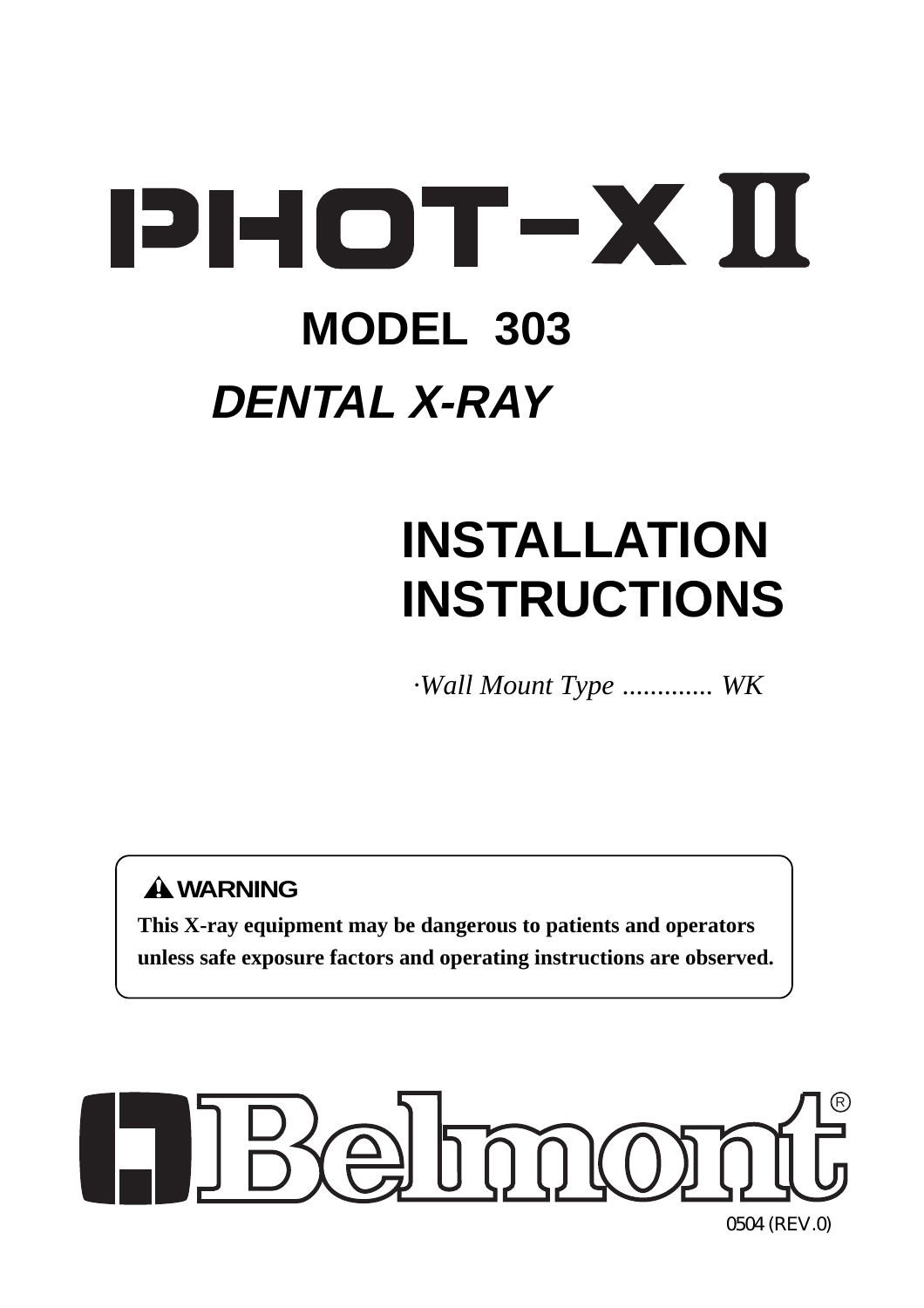# **INDEX**

| <b>SECTION 1: TECHNICAL DATA</b>                                                    |  |
|-------------------------------------------------------------------------------------|--|
|                                                                                     |  |
|                                                                                     |  |
|                                                                                     |  |
|                                                                                     |  |
| <b>SECTION 2: PRE-INSTALLATION INSTRUCTIONS</b>                                     |  |
|                                                                                     |  |
|                                                                                     |  |
|                                                                                     |  |
|                                                                                     |  |
|                                                                                     |  |
| <b>SECTION 3: INSTALLATION INSTRUCTIONS</b>                                         |  |
|                                                                                     |  |
|                                                                                     |  |
|                                                                                     |  |
|                                                                                     |  |
|                                                                                     |  |
|                                                                                     |  |
|                                                                                     |  |
| <b>SECTION 4 : POST INSTALLATION INSPECTION</b>                                     |  |
|                                                                                     |  |
|                                                                                     |  |
|                                                                                     |  |
|                                                                                     |  |
|                                                                                     |  |
| <b>SECTION 5: CONTROL IDENTIFICATION AND OPERATION</b>                              |  |
| [1] MAJOR COMPONENTS AND CONTROL IDENTIFICATION ----------------------- 17          |  |
|                                                                                     |  |
|                                                                                     |  |
|                                                                                     |  |
|                                                                                     |  |
|                                                                                     |  |
|                                                                                     |  |
| <b>SECTION 6 : POST INSTALLATION CONFIRMATION</b>                                   |  |
|                                                                                     |  |
| [2] CONFIRMATION OF TUBE POTENTIAL AND COMPENSATION VALUE ------ 23                 |  |
|                                                                                     |  |
|                                                                                     |  |
| [4] CONFIRMATION OF EXPOSURE WARNING LAMP & BUZZER ----------------- 24             |  |
| [5] CONFIRMATION OF LINE VOLTAGE REGULATION ------------------------------- 24      |  |
|                                                                                     |  |
| <b>SECTION 7: INITIAL SETTING</b>                                                   |  |
| [1] SPEED SETTING FOR FILM AND DIGITAL IMAGING --------------------------------- 25 |  |
|                                                                                     |  |
|                                                                                     |  |
|                                                                                     |  |
|                                                                                     |  |
|                                                                                     |  |
| <b>APPENDIX 2: PARTS IDENTIFICATION</b>                                             |  |
|                                                                                     |  |
|                                                                                     |  |
|                                                                                     |  |

# **A**CAUTION

 This manual provides information and instructions for the installation, assembly calibration and certification procedures for **BELMONT PHOT-X II MODEL 303** dental x-ray. The instructions contained in this book should be thoroughly read and understood by dealer service personal before attempting to install the X-ray unit. After installation is completed, owners should file this manual and refer back to it to schedule periodic maintenance.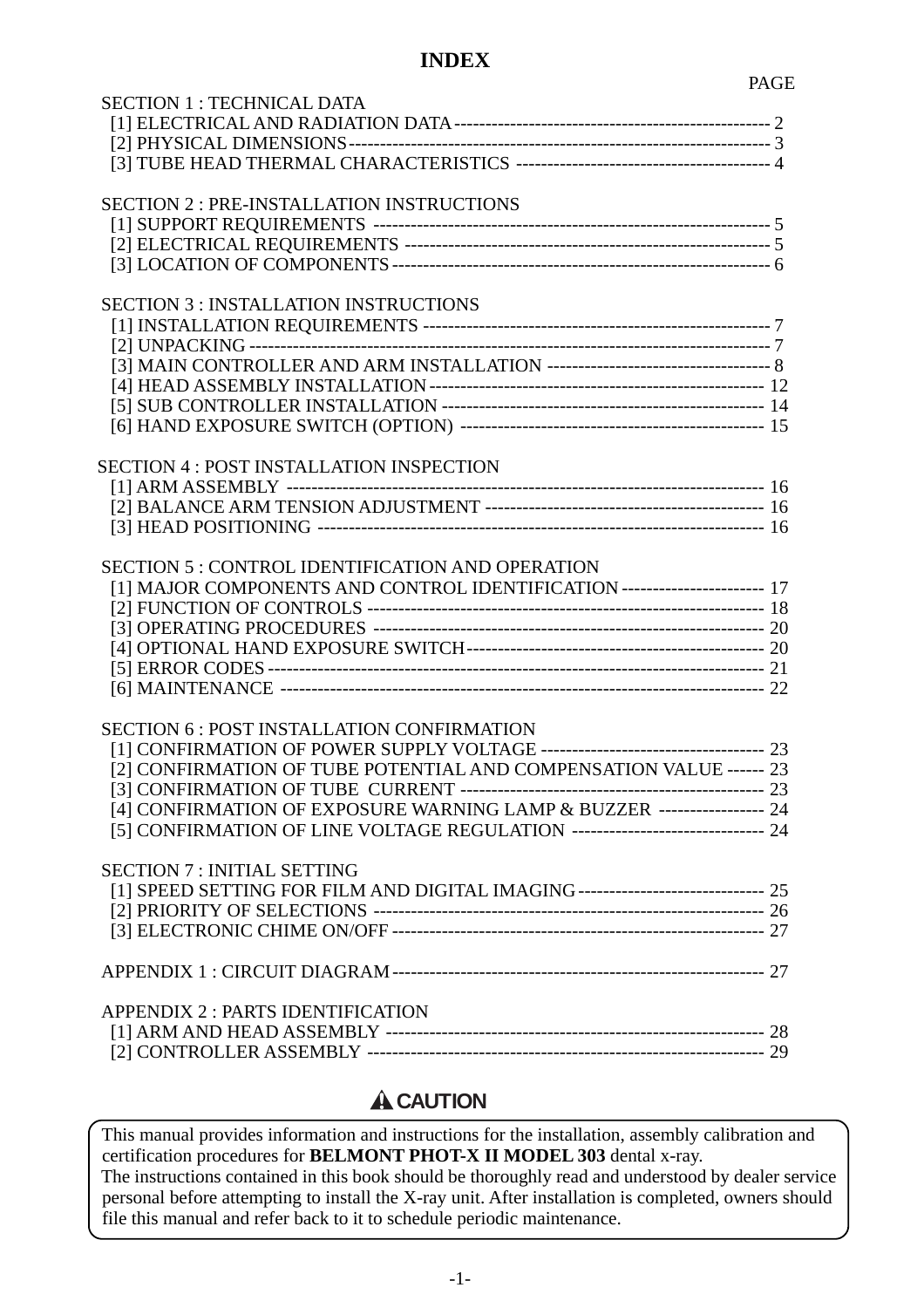# **SECTION 1 : TECHNICAL DATA**

# **[ 1 ] ELECTRICAL AND RADIATION DATA**

| $\mathbf{1}$ , belocated the numerical binds                                                                |               |                 |                                      |                     |                         |                    |                                                 |                                             |  |  |  |
|-------------------------------------------------------------------------------------------------------------|---------------|-----------------|--------------------------------------|---------------------|-------------------------|--------------------|-------------------------------------------------|---------------------------------------------|--|--|--|
|                                                                                                             |               |                 |                                      |                     |                         |                    |                                                 |                                             |  |  |  |
|                                                                                                             |               |                 |                                      |                     |                         |                    |                                                 |                                             |  |  |  |
|                                                                                                             |               |                 |                                      |                     |                         |                    |                                                 |                                             |  |  |  |
|                                                                                                             |               |                 |                                      |                     |                         |                    |                                                 |                                             |  |  |  |
| d. Maximum anode heat content ------------------------- 7kJ (10kHU)                                         |               |                 |                                      |                     |                         |                    |                                                 |                                             |  |  |  |
| 2. Maximum x-ray tube assembly heat content ---------- 120kJ (170kHU)                                       |               |                 |                                      |                     |                         |                    |                                                 |                                             |  |  |  |
| 3. Rated peak tube potential -------------------------------- 60 kV / 70 kV selectable                      |               |                 |                                      |                     |                         |                    |                                                 |                                             |  |  |  |
|                                                                                                             |               |                 |                                      |                     |                         |                    |                                                 |                                             |  |  |  |
| 5. Maximum rated peak tube potential ------------------- 70 kV                                              |               |                 |                                      |                     |                         |                    |                                                 |                                             |  |  |  |
| 6.<br><b>Rated Line Voltage</b>                                                                             | [Vac]         | 100             | 110                                  | 120                 | 220                     | 230                | 240                                             |                                             |  |  |  |
| Minimum Line Voltage                                                                                        | [Vac]         | 90              | 99                                   | 108                 | 198                     | 207                | 216                                             |                                             |  |  |  |
| Maximum Line Voltage                                                                                        | [Vac]         | 110             | 121                                  | 132                 | 242                     | 253                | 264                                             |                                             |  |  |  |
| Rated Line Power                                                                                            | [kVA]         | 1.1             | 1.2                                  | 1.3                 | 1.5                     | 1.5                | 1.6                                             |                                             |  |  |  |
| Rated Line Current at 70kV,7mA                                                                              | [Aac]         | 10.8            | 10.8                                 | 10.8                | 6.6                     | 6.6                | 6.6                                             |                                             |  |  |  |
| Maximum Line Current at 70kV,7mA                                                                            | $[{\rm Aac}]$ | $\overline{12}$ | $\overline{12}$                      | $\overline{12}$     | 7.3                     | 7.3                | 7.3                                             |                                             |  |  |  |
| (Internal Resistance                                                                                        | $[\Omega]$ )  | $(0.18 - 0.44)$ | $(0.20 - 0.49)$                      | $(0.22 - 0.53)$     | (0.97)<br>max.)         | (1.02)<br>max.)    | (1.06)<br>max.)                                 |                                             |  |  |  |
| Range of Line Valtage Regulation                                                                            | [%]           | $2 \sim 5$      | $2 \sim 5$                           | $2 \sim 5$          | $0 \sim 3$              | $0 \sim 3$         | $0 \sim 3$                                      |                                             |  |  |  |
|                                                                                                             |               |                 |                                      |                     |                         |                    |                                                 |                                             |  |  |  |
|                                                                                                             |               |                 |                                      |                     |                         |                    |                                                 |                                             |  |  |  |
|                                                                                                             |               |                 |                                      |                     |                         |                    |                                                 |                                             |  |  |  |
|                                                                                                             |               |                 |                                      |                     |                         |                    |                                                 |                                             |  |  |  |
| 11. Minimum filtration permanently in useful beam ----- 2.0 mm Al Equivalent at 70 kV                       |               |                 |                                      |                     |                         |                    |                                                 |                                             |  |  |  |
| 12. Nominal roentgen output                                                                                 |               |                 |                                      | $60 \text{ kV}$     |                         | 70 kV              |                                                 |                                             |  |  |  |
|                                                                                                             |               |                 |                                      | $4 \text{ mA}$ 7 mA |                         | $4 \text{ mA}$ 7mA |                                                 |                                             |  |  |  |
| a. Distal end of regular cone ------------------------------ 5.4                                            |               |                 |                                      |                     | 9.4 7.1                 |                    |                                                 | 12.4 mGy/sec. $\pm$ 40%                     |  |  |  |
| b. Distal end of long cone ----------------------------------- 2.4                                          |               |                 | 4.2<br>3.1<br>5.5 mGy/sec. $\pm$ 40% |                     |                         |                    |                                                 |                                             |  |  |  |
| (Data obtained by direct measurement in the useful beam)                                                    |               |                 |                                      |                     |                         |                    |                                                 |                                             |  |  |  |
|                                                                                                             |               |                 |                                      |                     |                         |                    |                                                 |                                             |  |  |  |
| 13. Nominal electrical output of H.V. generator ---------- 0.49 kW at 70 kV, 7 mA                           |               |                 |                                      |                     |                         |                    |                                                 |                                             |  |  |  |
| 14. Cone                                                                                                    |               |                 |                                      |                     | Source to skin distance |                    | Field size                                      |                                             |  |  |  |
|                                                                                                             |               |                 |                                      | $203$ mm            |                         |                    |                                                 | 58 mm dia., circular                        |  |  |  |
|                                                                                                             |               |                 |                                      |                     | $305 \text{ mm}$        |                    |                                                 | 58 mm dia., circular                        |  |  |  |
| c. Rectangular cone (option) -----------------------------                                                  |               |                 |                                      | $203$ mm            |                         |                    |                                                 | 36 x 47 mm, rectangular                     |  |  |  |
| 15. Maximum symmetrical radiation field ---------------- 60 mm dia. at distal end of cone                   |               |                 |                                      |                     |                         |                    |                                                 |                                             |  |  |  |
| 16. Leaking technique factor --------------------------------- 70 kV / 0.14 mA                              |               |                 |                                      |                     |                         |                    |                                                 |                                             |  |  |  |
|                                                                                                             |               |                 |                                      |                     |                         |                    | $(0.14 \text{ mA})$ is maximum rated continuous |                                             |  |  |  |
|                                                                                                             |               |                 |                                      |                     |                         |                    |                                                 | current for 7 mA with a duty cycle $1:50$ ) |  |  |  |
|                                                                                                             |               |                 |                                      |                     |                         |                    |                                                 |                                             |  |  |  |
| 18. Maximum deviation of tube potential, tube current and exposure time                                     |               |                 |                                      |                     |                         |                    |                                                 |                                             |  |  |  |
|                                                                                                             |               |                 |                                      |                     |                         |                    |                                                 |                                             |  |  |  |
|                                                                                                             |               |                 |                                      |                     |                         |                    |                                                 |                                             |  |  |  |
| 19. Measurement base of technique factors                                                                   |               |                 |                                      |                     |                         |                    |                                                 |                                             |  |  |  |
|                                                                                                             |               |                 |                                      |                     |                         |                    |                                                 |                                             |  |  |  |
|                                                                                                             |               |                 | one exposure                         |                     |                         |                    |                                                 |                                             |  |  |  |
|                                                                                                             |               |                 |                                      |                     |                         |                    |                                                 |                                             |  |  |  |
|                                                                                                             |               |                 |                                      |                     |                         |                    |                                                 |                                             |  |  |  |
|                                                                                                             |               |                 |                                      |                     |                         |                    |                                                 |                                             |  |  |  |
|                                                                                                             |               |                 |                                      |                     |                         |                    |                                                 |                                             |  |  |  |
| 21. Source to the base of cone distance ------------------- 94 mm                                           |               |                 |                                      |                     |                         |                    |                                                 |                                             |  |  |  |
| 22. Environmental condition for storage------------------ -20 ~ 70°C, $10 \sim 100\%$ , $500 \sim 1060$ hPa |               |                 |                                      |                     |                         |                    |                                                 |                                             |  |  |  |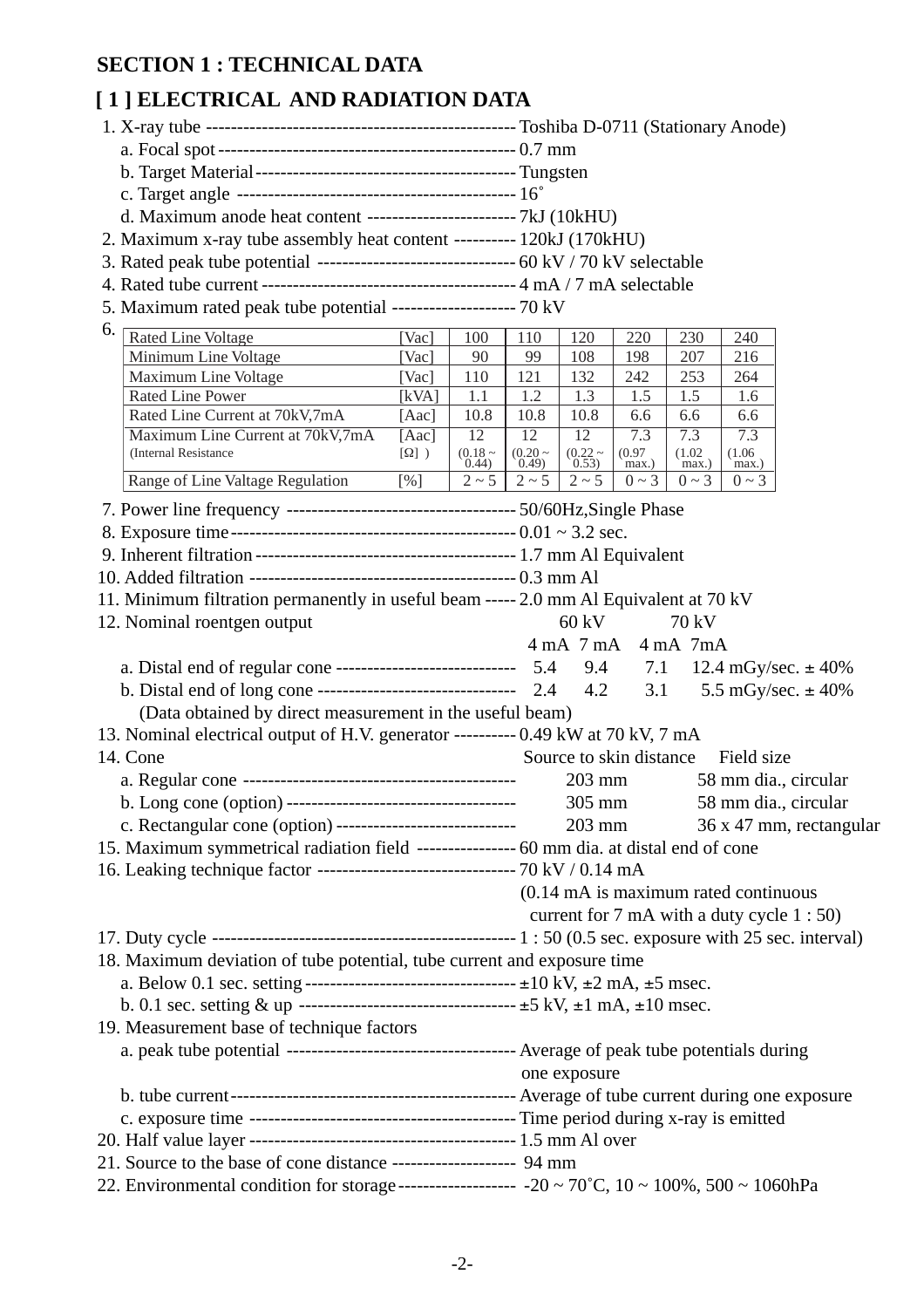# **[ 2 ] PHYSICAL DIMENSIONS**



**Fig.1-1** Dimensions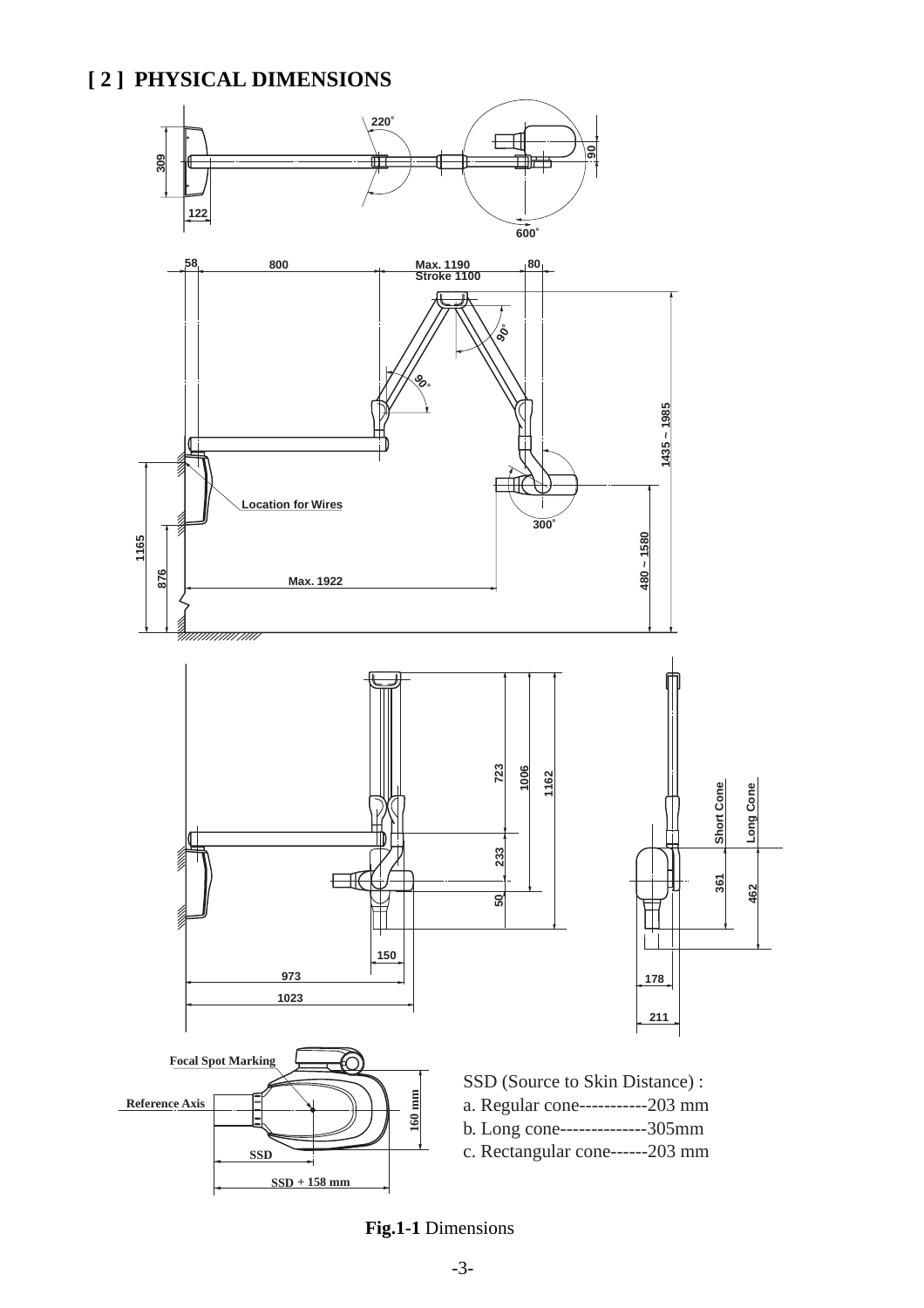# **[ 3 ] TUBE HEAD THERMAL CHARACTERISTICS**

#### **A. Interval between each exposure**

 The temperature inside of the tube head rises when an exposure is made. The value of the heat generated is measured in Heat Units (HU), which is the product of tube potential, tube current and exposure time. Excessive heat will accumulate inside of the tube head if the x-ray is used without a proper cool down interval between each exposure. The excessive heat may damage the x-ray tube, high voltage generator or both.

#### **B. Duty cycle**

 A cool down interval of 50 seconds or more must be allowed between each 1 second exposure. (a 25 second cool down must be allowed between each 0.5 second exposure.) This will avoid the accumulation of excess heat and prolong the tube head life.

#### **C. Tube head cooling curve**





# **3. Maximum rating chart**





#### **1. Tube Hosung cooling curve 2. Anode thermal characteristics**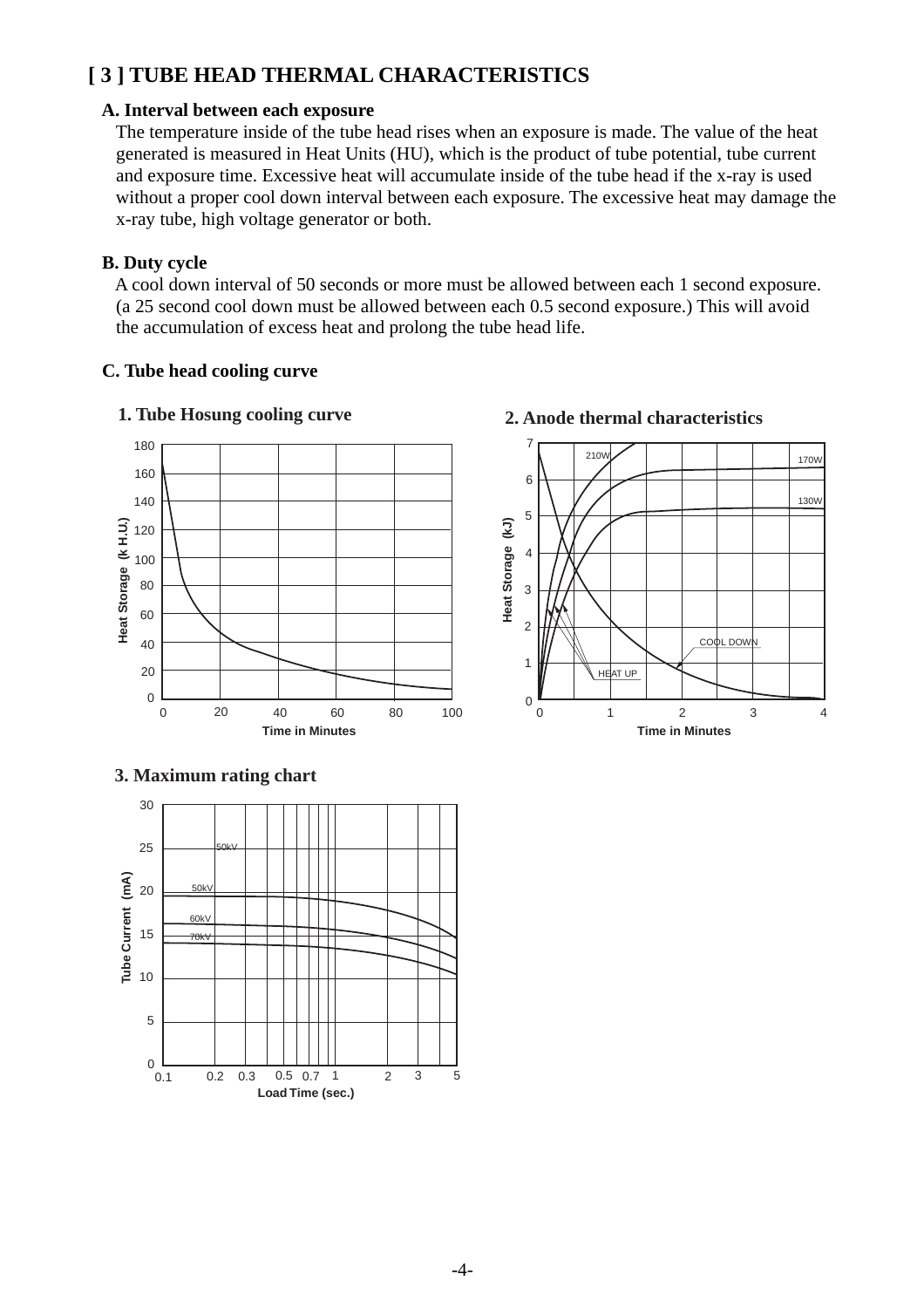# **[ 1 ] SUPPORT REQUIREMENTS SECTION 2 : PRE-INSTALLATION INSTRUCTIONS**

# **Main Controller :**

 The main controller of model 303 is designed for mounting on wood studs with three lag screws ( $\phi$  9 x 75mm). The wall and mounting hardware must be sufficient to withstand a 45kg shear load and a 200kg withdrawal forceat each of the three mounting screws. When using concealed wiring, a flush mounted junction box with the necessory conduit and wirong must be pre-installed at 1165mm from the floor.

# **Sub Controller :**

 When mounting the model 303 sub controller, the wall and mounting hardware must be sufficient to withstand a 4.5kg shear load.

# **A** CAUTION

 **If the PHOT-X II Model 303 is to be mounted in a manner other than what is specified in this manual or if the hardware to be used is other than what is supplied, the support capability of the wall and the strength of the hardware must be checked and verified to be adequate.**

# **MUNITE** İ **- <sup>O</sup> PHOT-X IILIBelmont**





**Fig.2-2** Sub Controller

# **[ 2 ] ELECTRICAL REQUIREMENTS**

# **Power supply :**

The model 303 x-ray system is operated on a power supply of rated line voltage  $\pm 10\%$  with a thre wire (hot, neutral, earth) circuit, separately connected to the central distribution panel with an over current protection device. Use a flexible cable approved by CEE (13) 52 or 53 consists of  $0.75$  mm<sup>2</sup> or 1 mm<sup>2</sup> conductors. Diameter of the sheath of cable should be  $6 \sim 7.5$  mm diameter. Line voltage regulation should be within the range of  $2 \sim 5\%$  (for 100V, 110V, 120V type) or 0 ~ 3% (for 220V, 230V, 240V type) at rated current.

# **Interconnecting wiring between main controller and sub controller :**

4 conductor, 0.5 mm2 (20AWG), 300V is recommended. Maximum wire run distance is 10m.

# **Concealed wiring :**

 Route conduit and wires through wall and into (2) flush mounted junction boxes located (1) behind the main controller and (1) behind the sub controller. Recommended heights above the finished floor for the flush junction boxes are : 1165mm for the main controller and 1310mm for the sub controller. Wiring done in this manner should extend 300mm beyond the wall surface to allow sufficient wire for connections.





**Note :** All connections, workmanship and materials used must comply with the local codes.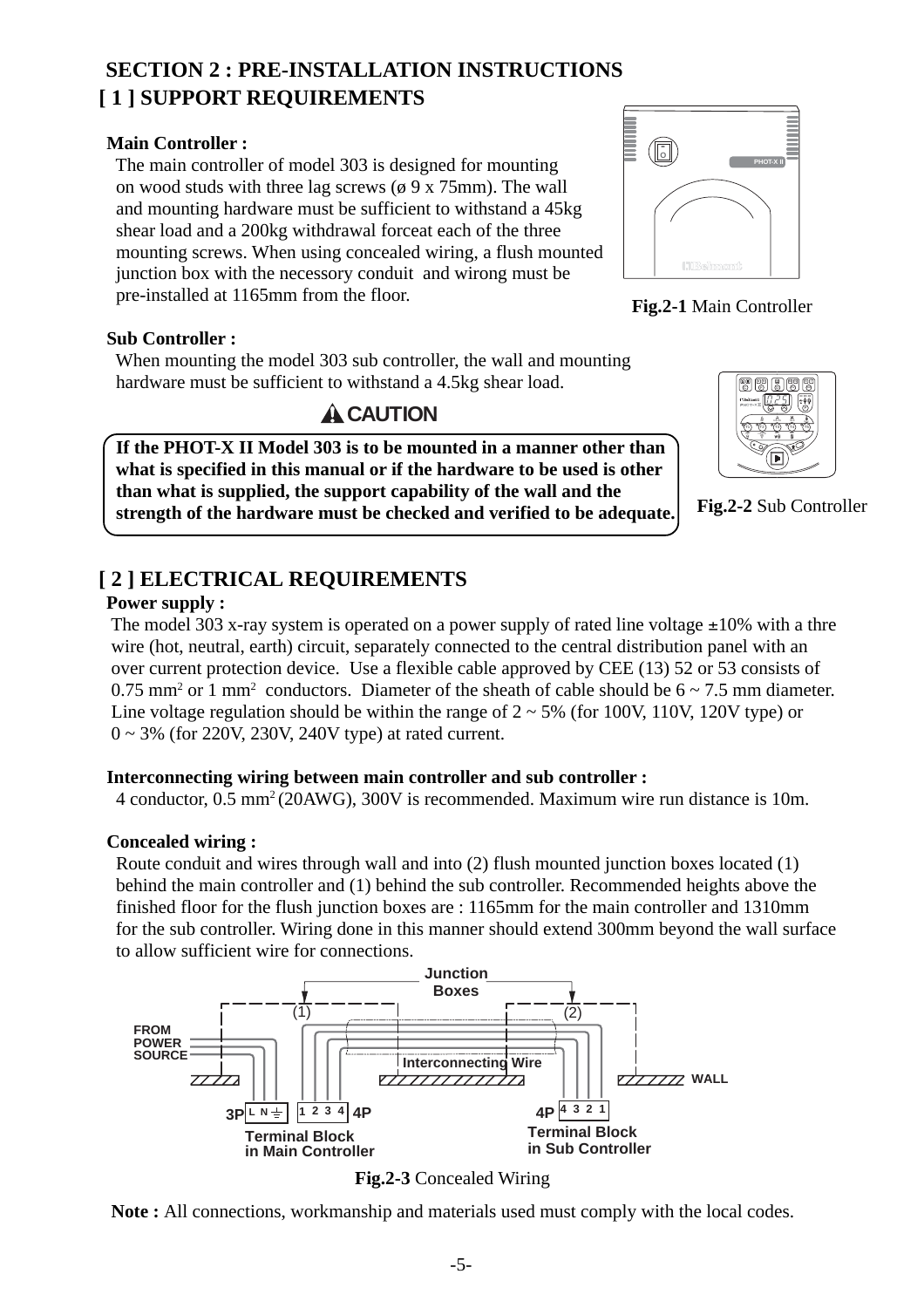# **[ 3 ] LOCATION OF COMPONENTS**

# **A. Main Controller, Arm and Head Assemblies :**

 Using the information Provided in **Fig.2-4,** determine the correct location for the main controller.

**A** CAUTION

 **PHOTX-II Model 303 x-ray unit should be installed on the wall that prevents the horizontal arm rotate 360˚.**

**NOTE :** State and local requirements supersede guide lines indicated below.



# **B. Sub controller**

When determining the location for the sub controller, the following radiation requirements concerning the operator's positioning must be considered.

The operater must :

- 1. have full view of the patient.
- 2. have full view of kV, mA, timer selections and exposure warning light.
- 3. be a minimum of 6 feet (1.8m) away from the patient.
- 4. be out of line of the useful beam of radiation or be positioned behind a protective device with x-ray protection equivalent of 1 mm of lead.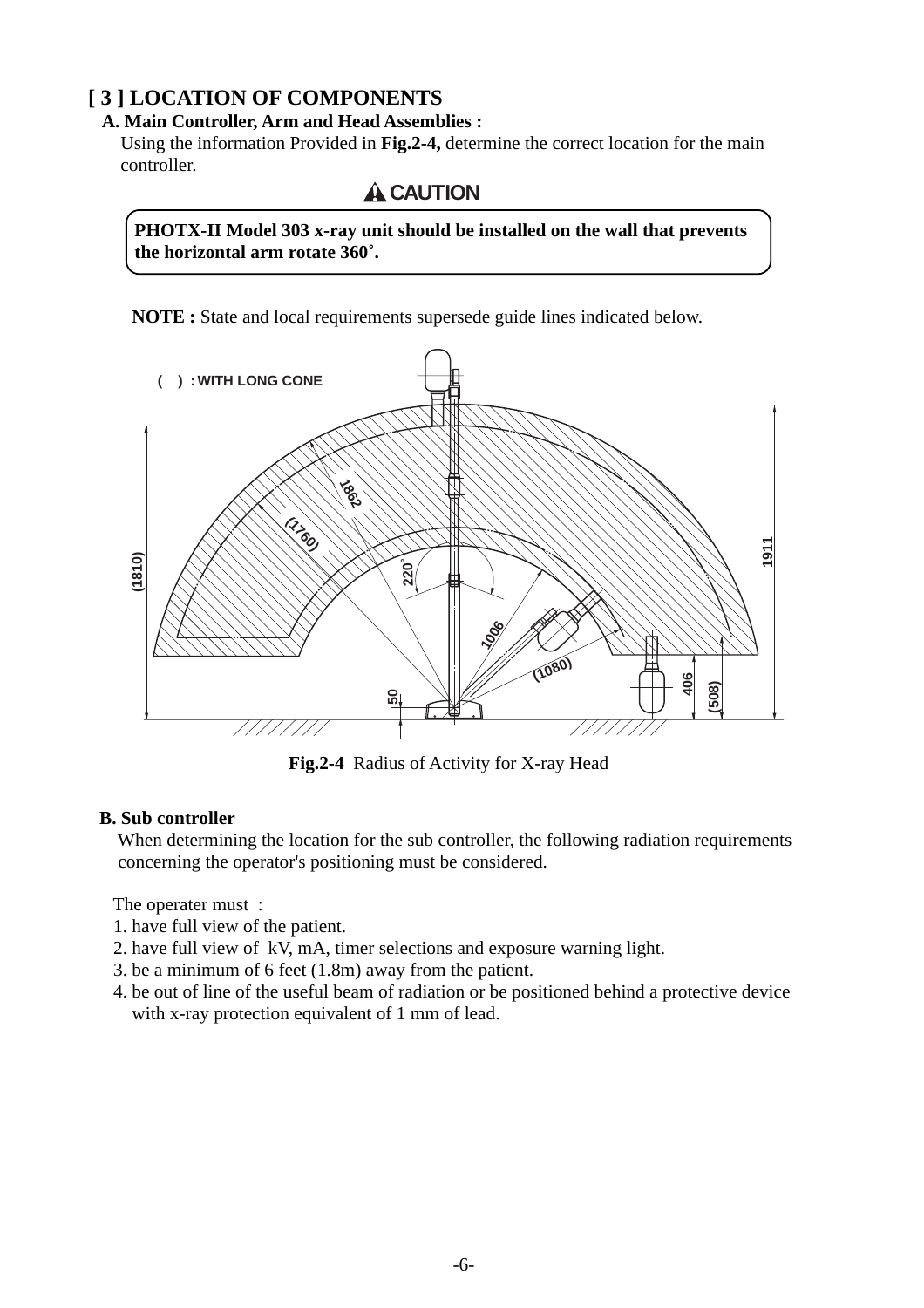# **SECTION 3 : INSTALLATION INSTRUCTIONS**

Within the installation and confirmation procedures are inspection/test steps which the installer must perform to insure that the installation meets the manufacturer's specifications.

# **[ 1 ] INSTALLATION REQUIREMENTS**

#### **Tools :**

Standard tool kit including 1.5 mm, 2 mm, 3 mm and 5 mm allen keys.

#### **Instruments :**

- Digital multimeter with an accuracy of 1%, capable of measuring 300 V AC and 10 mA DC, and capable of indicating true RMS value within 1 sec.
- Standard calculator.

# **Power Supply :**

 Prior to starting the installation, inspect the power supply and confirm that it is rated line voltage ±10%, and a 3 wire GROUNDED circuit, separately connected to the circuit breaker panel with an over current protection device (Refer to Page 5, [2] ELECTRICAL REQUIREMENTS).

# **[ 2 ] UNPACKING**

Unpack the entire contents of the shipping carton. Included within the shipping carton are :

# **Hardware** Quantity Head with Regular Cone ----------------------------------------------------------- 1 Main Controller---------------------------------------------------------------------- 1 Screw for chassis (M4 x 10 mm)-------------------------------------------------- 4 Screw for chassis (ø4 x 30 mm) --------------------------------------------------- 1 Screw for nylon clamp on wall plate (M4 x 10 mm) --------------------------- 1 Stopper Ring ------------------------------------------------------------------------- 1 Nylon Clamp (3/8") ----------------------------------------------------------------- 1 Insulation Tube for interconnecting wires --------------------------------------- 1 Lag Screws for wall plate (ø9 x 75 mm) ----------------------------------------- 3 Arm Mounting Bracket ------------------------------------------------------------- 1 Sub Controller ----------------------------------------------------------------------- 1 Sub Controller Mounting wood screw (ø4.1 x 20 mm) ------------------------ 3 Head key------------------------------------------------------------------------------ 1 Arm collar ---------------------------------------------------------------------------- 1 Balance Arm ------------------------------------------------------------------------- 1 Balance Arm Wrench --------------------------------------------------------------- 1 Horizontal Arm W/2 x End Caps-------------------------------------------------- 1 Brake Screw (M6 x 6 mm) --------------------------------------------------------- 2 Brake Plug (Brass Plug ø5 X 4 mm) --------------------------------------------- 2 Retaining Bolt (M6 x 35 mm) ----------------------------------------------------- 2 Stopper Screw (M6 x 15 mm) ----------------------------------------------------- 1 Brake Spring (ø5 x 11 mm) -------------------------------------------------------- 1 Inter Connecting Wire ------------------------------------------------------------ 10m

#### **Documentation** Quantity

#### **Inspect contents of shipping carton for damage or missing components.**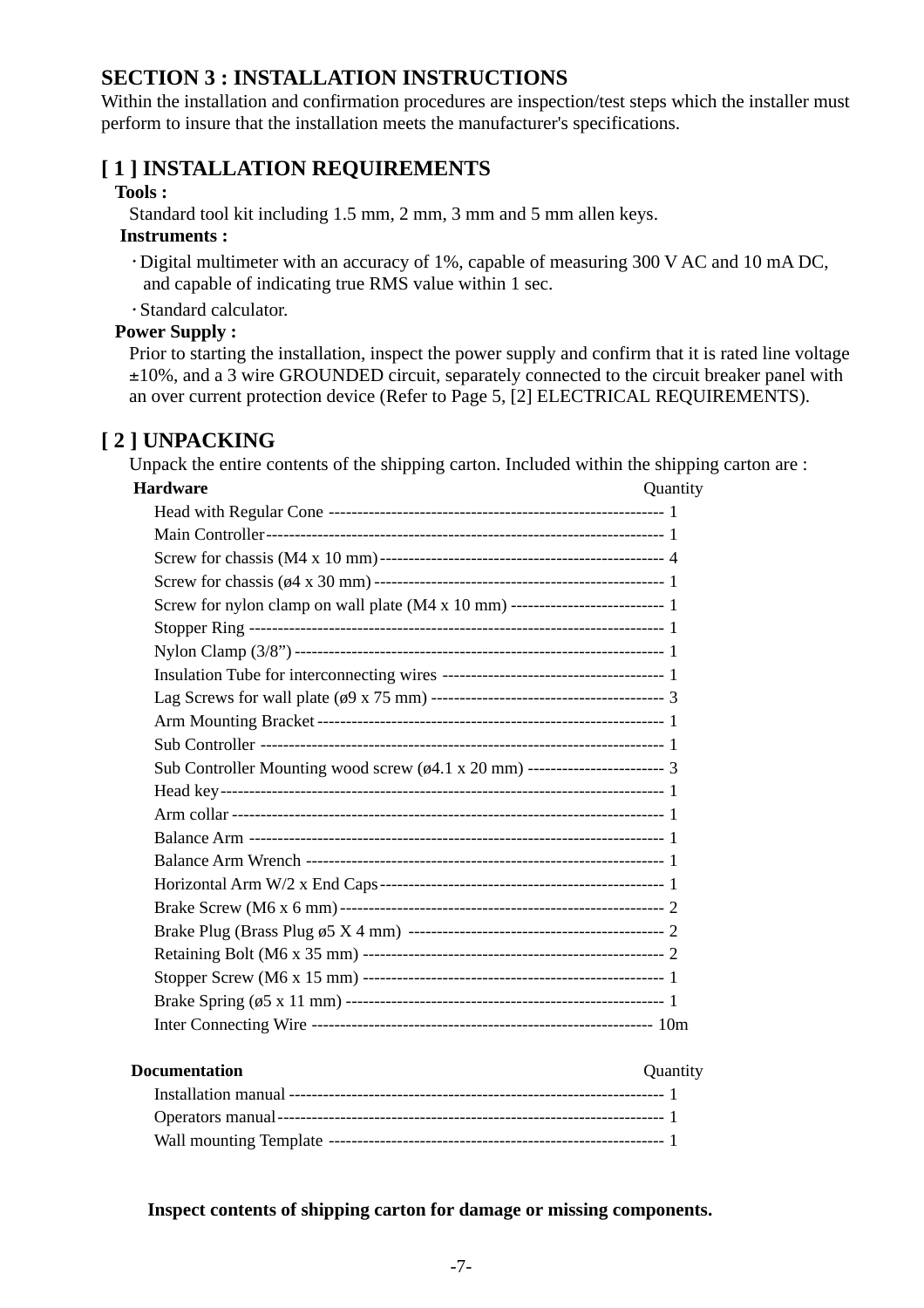# **[ 3 ] MAIN CONTROLLER AND ARM INSTALLATION**

 The instructions given below are for mounting the main controller assembly on wood studs. Should the PHOT-XII MODEL 303 be mounted in a manner other than what is specified here, the wall and the strength of the hardware used must be checked and verified as being adequate to withstand a 45kg shear load and a 200kg withdrawal force at each of the three ( $\varphi$ 9 x 75mm) lag screws. When using concealed wiring, a flush mounted junction box with the necessary conduit and wiring must be pre-installed at1165mm from the floor.

# **A. ARM MOUNTING BRAKET**

#### **WARNING**

# **Make sure the power supply is turned OFF at the circuit breaker panel.**

- 1. Tape the wall mounting template on the planned location of wall.
	- **NOTE :** Confirm that the location of concealed wiring matches to the access hole of wall plate template.
- 2. Mark the hole locations for the arm mounting bracket lag screws.
- 3. Use a 5mm dia. drill to make a pilot hole approximately 50mm deep for each mounting lag screws.

# **A** CAUTION

**Do not use a drill larger than 3/16" (5mm) dia. for these holes.**

 4. Using three lag screws (ø9 x 75mm) with washers in top mounting holes and in lower mounting hole, mount the arm mounting bracket on the wood stud. (**Fig.3-1**)

# **WALL PLATE INSTALATTION (OPTION)**

- 1. Place the wire through the hole into the stud mount wall plate and mount the plate to the stud with the four (ø9 x 75mm) lag screws. **DO NOT FULLY TIGHTEN.**
- 2. Using three bolts(M8 x 20mm) with washers in top mounting holes and in lower mounting hole, mount arm mounting bracket to wall plate. (**Fig.3-2**)



**Fig.3-1** Arm Mounting Bracket Installation



**Fig.3-2** Arm Mounting Bracket Installation on Wall Plate (Option)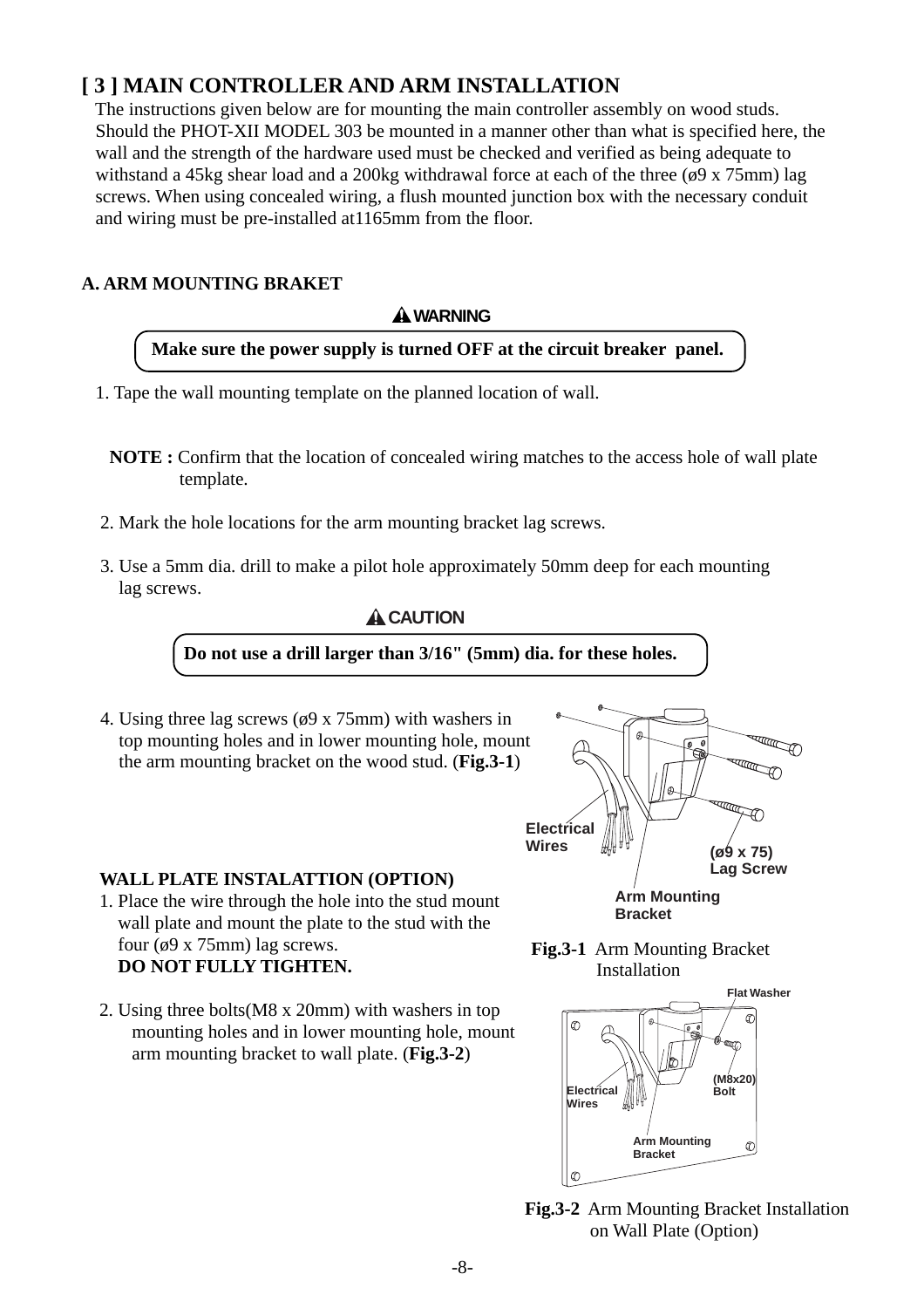#### **B. CHASSIS OF MAIN CONTROLLER**

- 1. Remove the restriction plate over the terminal blocks by taking out two (M 4 x 8mm) screws. (**Fig.3-3**)
- 2. Route electrical interconnecting wires through the access hole on chassis and mount the chassis on the arm mounting braket with four (M4 x 8mm) screws and on the wall with one  $(64 \times 30 \text{mm})$  screw. (**Fig.3-3**)
- 3. Put the supplied insulation tube on the interconnecting wires to keep sufficient insulation against the power supply wires.
- 4. Cut the wires to workable length and strip 10mm of insulation for power supply wires and 5mm for interconnecting wires for Sub Controller. Connect power supply wires to **3P** terminal block and interconnecting wires to **4P** terminal block. (**Fig.3-4**)
- 5. Reattach the restriction plate. (**Fig.3-3**)

# **C. HORIZONTAL ARM**

- 1. Place a thrust washer over the hole on top of the arm mounting bracket. (**Fig.3-5**) Insert the cable and horizontal arm into the hole, and mount to the arm mounting bracket, as shown in **Fig.3-5**.
- 2. Insert two retaining bolts into the upper threaded holes of the arm mounting bracket and tighten securely with a Allen wrench. (**Fig.3-6**)

#### **IMPORTANT :**

 **The retaining bolts must be installed to ensure that the horizontal arm can not lift out of the arm mounting bracket.**

 3. Insert brake plug, brake spring and brake screw (M6 x 6 mm) into the threaded hole of the hex fitting located on the arm mounting bracket.  **DO NOT FULLY TIGHTEN.** (**Fig.3-6**)



**Fig.3-3** Attaching Chassis to Wall Plate



**Block Interconnecting Wires (to Sub Controller)**





**Fig.3-5** Horizontal Arm Installation-1



**Fig.3-6** Horizontal Arm Installation-2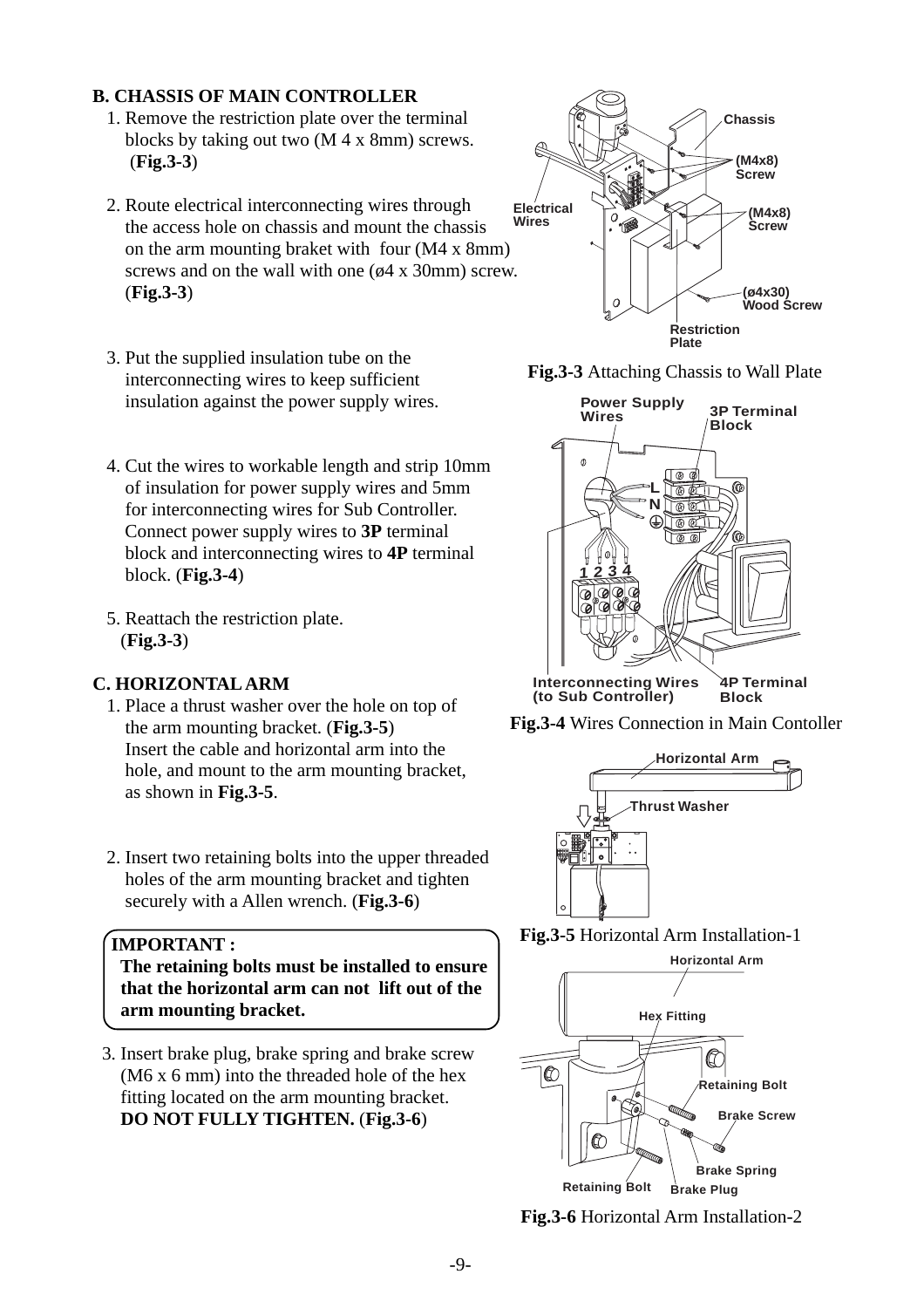- 4. Place a level on the horizontal arm and confirm that the arm is level throughout its left and right swing positions. (**Fig.3-7**)
	- **NOTE :** Final leveling of horizontal arm is described on Page 16.
- 5. Remove two (M3 x 6mm) screws and remove the shielding cover for power PC Board. (**Fig.3-7**)
- 6. Connect **2P** and **8P** connectors of horizontal arm cable to the respective connectors on power PC Board. (**Fig.3-8**)
- 7. Connect the 2 wires with ring terminals from the arm cable to the chassis with a M5 screw. The arm cable should be secured to the chassis by a nylon cable clamp to prevent damage from twisting. (**Fig.3-8**)
- 7. Re-install the shielding cover for power PC board again. (**Fig.3-7**)

# **D. FRONT COVER**

 **NOTE :** The front cover for the main controller should not be closed until all installation and the post-installation inspections and confirmation are completed.



**Fig.3-7** Removing Shilding Cover



**Fig.3-8** Connecting 2P and 8P Connectors on Power PC Board

- 1. The front cover has molded hooks on the inside that attach to notches in the metal chassis. Hook the molded hooks on the front cover onto the chassis notches, and then push the top side toward the wall to close. (**Fig.3-9A**)
- 2. Install two (M3 x 8mm) screws into the top of the cover and confirm that the cover is securely attached. (**Fig.3-9B**)



**Fig.3-9A** Attaching Front Cover-1 **Fig.3-9B** Attaching Front Cover-2

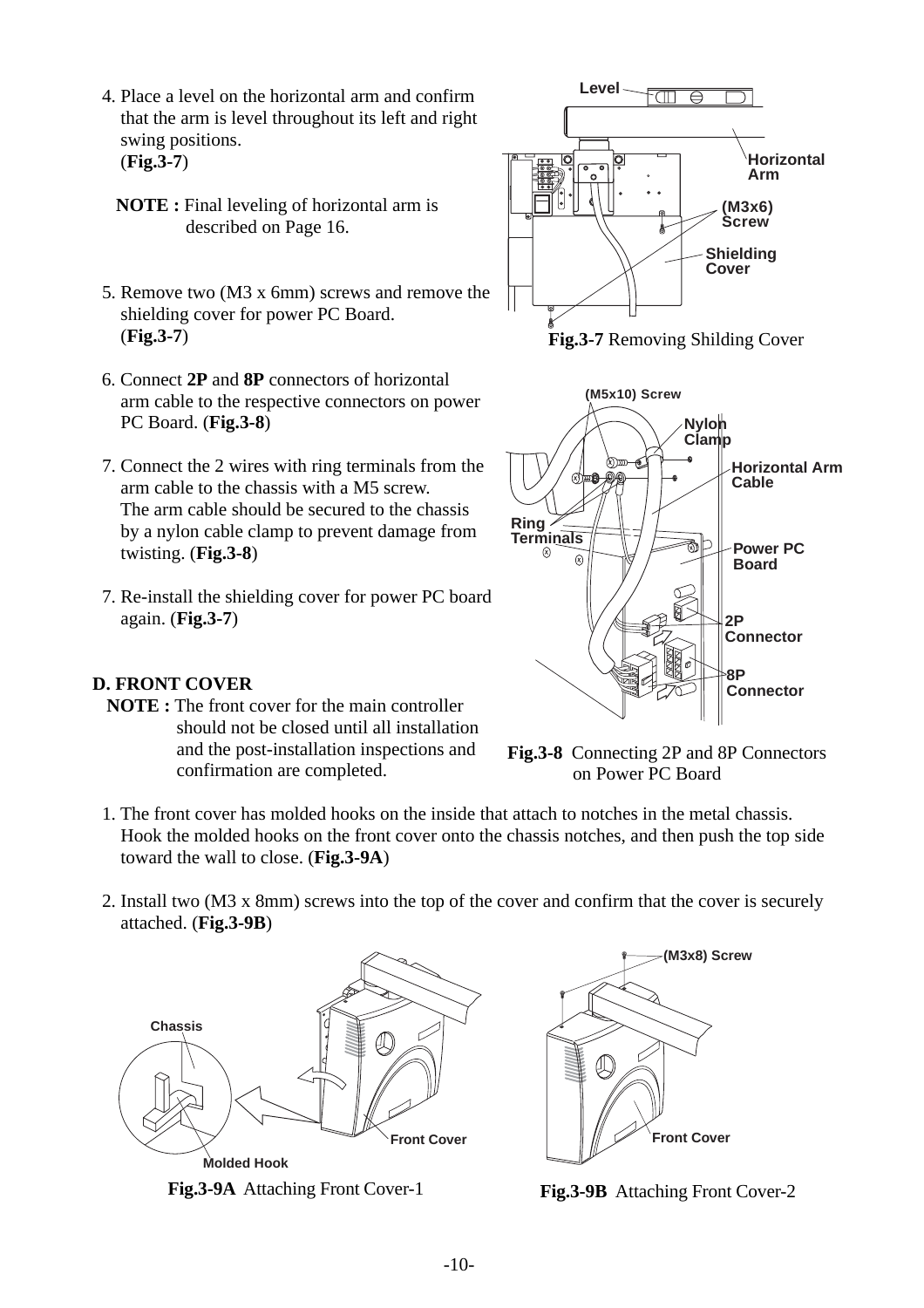# **E. BALANCE ARM ASSEMBLY**

# **WARNING**

 **Do not release Arm holding band until the X-ray head has been installed.**

 **Balance arm assembly is spring loaded and can cause equipment damage and injury if not handled in the proper manner.**

- 1. During this procedure, do not remove Arm holding band.
- 2. Remove two (M3 x 8mm) screws from the underside of the horizontal arm to open the bottom cover. (**Fig.3-10**)
- 3. Route the cable with 2P and 8P connectors from the balance arm shaft through the horizontal arm. Insert the balance arm into the horizontal arm. The cable should be fed through the bottom cover opening on the bottom of the horizontal arm. (**Fig.3-11**)
- 4. Secure the 3 wires (Grounded wires) together with ring terminals with the (M5 x 10mm) screw on the bottom cover. (**Fig.3-12A**)
	- **Note** : Three ring terminals should not protrude from a chassis plate. (**Fig.3-12A**)



**Fig.3-12A** AttachingGrounded Wires on Bottom Cover







**Fig.3-11** Balance Arm Installation

- 5. Secure the wires from the balance arm to the bottom cover with the nylon cable clamp to prevent damage from twisting. (**Fig.3-12B**) Then connect the **2P** and **8P** connectors. (**Fig.3-12C**)
- 6. Re-attach the bottom cover to the horizontal arm with two screws. (**Fig.3-11**)



**Fig.3-12B** Attaching Balance Arm Cable on Bottom Cover



**Fig.3-12C** Connection of Connectors on Bottom Cover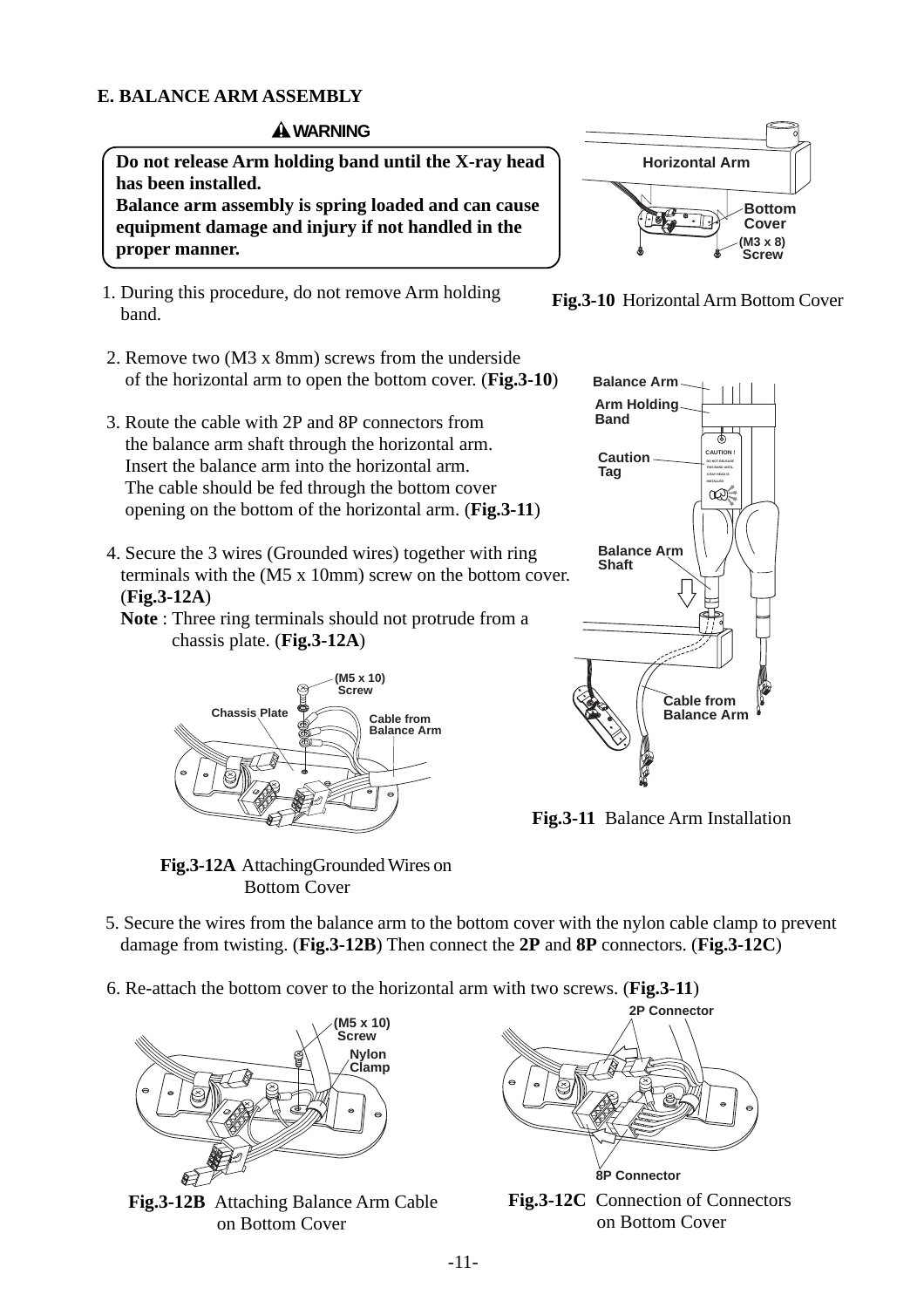- 7. Insert the brake plug and brake screw (M6 x 6mm) into the horizontal arm collar. (**Fig.3-13**) **Do not fully tighten.**
- 8. Remove the end cap from horizontal arm. Insert the stopper screw into upper threaded hole inside horizontal arm and tighten securely. Replace the end cap. (**Fig.3-13**)

# **A** CAUTION

 **If stopper screw is not tightened securely, the Balance Arm can lift out of the horizontal arm.**





# **[ 4 ] HEAD ASSEMBLY INSTALLATION WARNING**

 **Do not release Arm holding band until the X-ray head has been installed. Balance arm assembly is spring loaded and can cause equipment damage and injury if not handled in the proper manner. Refer to the Caution Tag on the band.**

- 1. Remove the arm collar screw (M4 x 8mm) from the arm collar. Slide the arm collar upward and temporarily hold it in position with adhesive tape. (**Fig.3-14**)
- 2. Open the yoke inside cover of x-ray head by removing (M3 x8mm) countersunk screw. (**Fig.3-15**)
	- **Note** : When opening the yoke inside cover, use a short screw driver.
- 3. Making sure the stopper ring is placed on the yoke, insert the wiring from the balance arm assembly through the head shaft and into the yoke. (**Fig.3-16**)



**Fig.3-14** Setting Arm Collar on Balance Arm



**Fig.3-15** Removing Yoke Inside Cover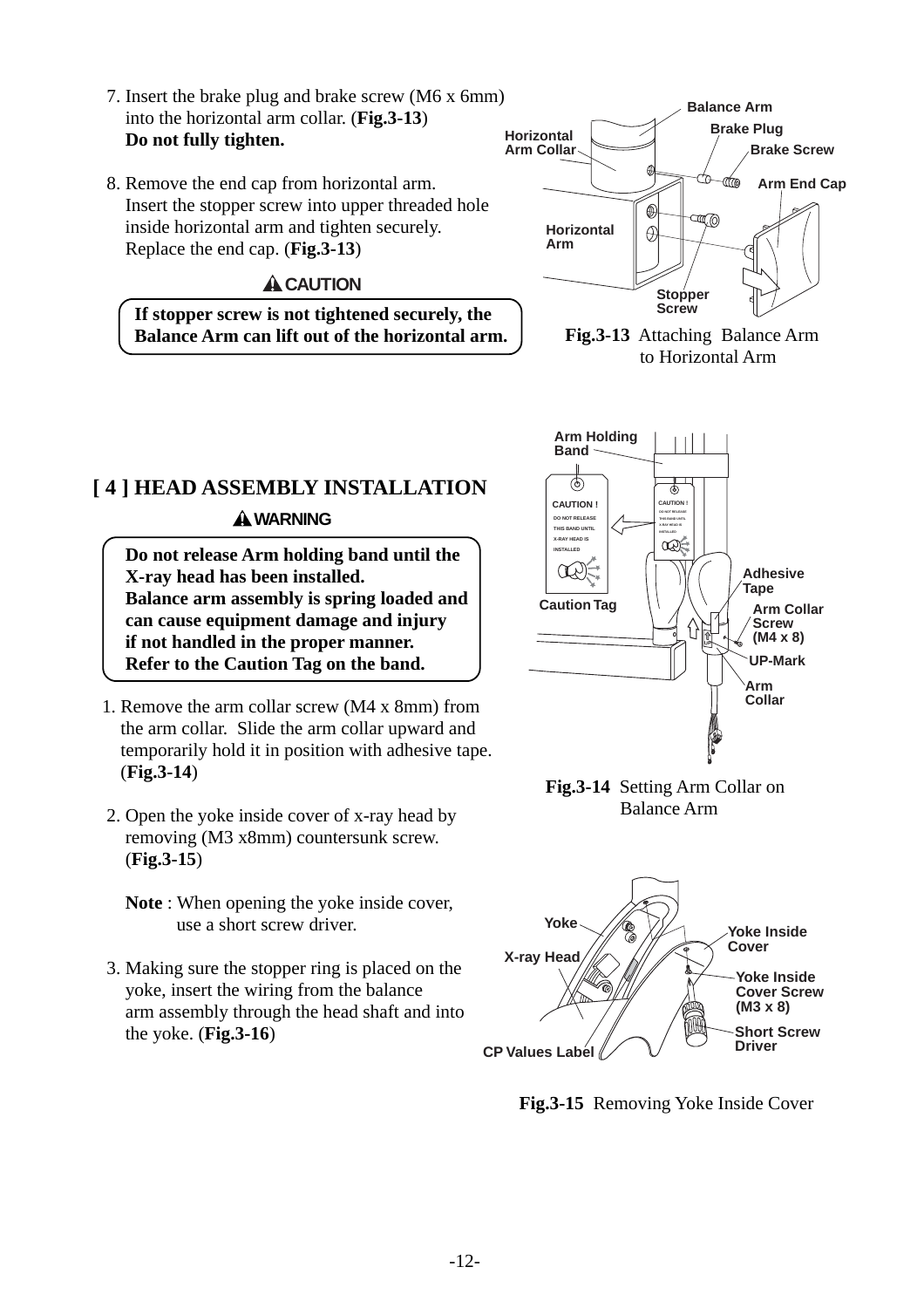- 4. Insert the shaft of the balance arm into the head yoke, and while holding the head in position, insert the head key securely into the retaining groove. (**Fig.3-16**)
- 5. Remove adhesive tape and slide the arm collar downward. Fix it in place with the arm collar screw.

 Remove the UP-mark from the arm collar. (**Fig.3-16**)

- 6. Loosen the (M5 x 10mm) screw and remove the nylon cable clamp from the yoke housing. Place cable clamp on the balance arm cable. Connect the **10P** connectors, and then attach the balance arm cable to the yoke housing with the nylon cable clamp. (**Fig.3-17**)
- 7. Remove the (M5 x 10mm) screw from the ground terminal inside of the yoke housing. Secure the green ground wires from balance arm and head to the ground terminal with the (M5 x 10mm) screw. (**Fig.3-17**)
- 8. Reattach the yoke inside cover with the screw (M3 x8mm). Before closing the cover, note the CP values on the CP values label inside of the yoke. (**Fig.3-15**)
- 9. Remove arm holding band.



**Fig.3-16** X-ray Head Installation



**Fig.3-17** Connection 10P Connector in Yoke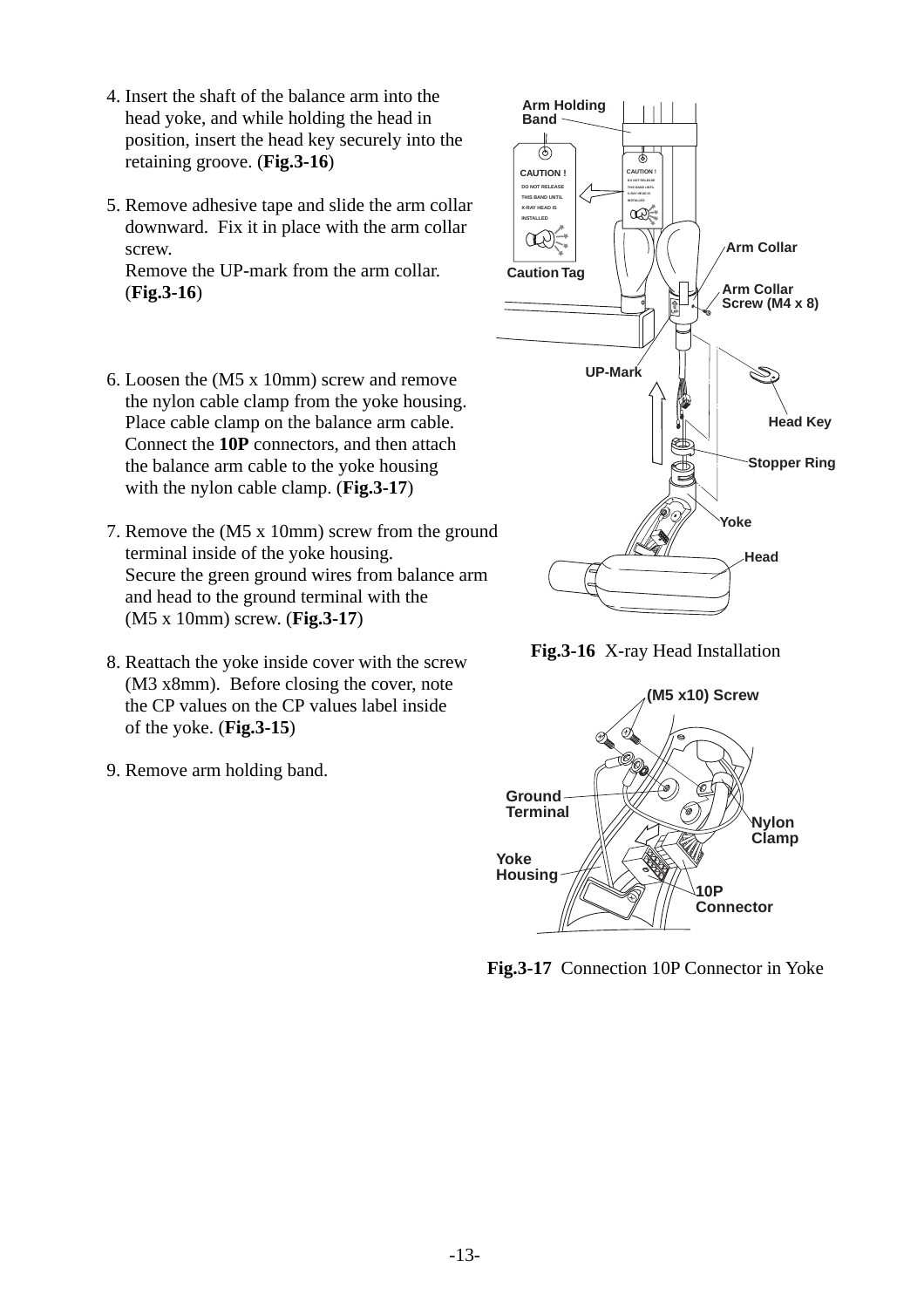# **[ 5 ] SUB CONTROLLER INSTALLATION**

 The wall and the strength of the hardware used must be checked and verified as being adequate to withstand a 4.5kg shear load. A flush mounted junction box with the necessary conduit and wiring should be pre-installed at 1310mm from the floor.

- 1. Remove two (M3 x8mm) screws from top of the control box and open the front panel. (**Fig.3-18**)
- 2. Disconnect the **4P** connector from the timer PC Board. (**Fig.3-19**)
- 3. Route the interconnecting wires from the main controller through access hole of chassis and mount on the wall with three (ø4.1 x 20mm) wood screws. (**Fig.3-19**)
- 4. Cut 4 interconnecting wires from main controller to a workable length. Strip 5mm insulation off the wires and connect them to the **4P** terminal block. Terminal number for each wire should be matched to the terminal number in the main controller. (**Fig.3-20**)

# **A** CAUTION

 **Miswiring causes permanent damage to both timer PC board and power PC board.**

- 5. If wire length is too long, push it back into the access hole of the wall. This will prevent mechanical damage to the timer PC Board when replacing the front cover.
- 6. Reattach the **4P** connector to the timer PC Board (**Fig.3-19**)
- 7. Set the pins located on thebottom of the front panel into holes on the bottom of chassis and attach the front cover to the chassis with two (M3 x 8mm) screws. (**Fig.3-18 & Fig.3-21**)



**Fig.3-18** Opening Front Panel



**Fig.3-19** Attaching Sub Controller Chassis



**Fig.3-20** Interconnecting Wires Connection in Sub Controller



**Fig.3-21** Bottom of Sub Controller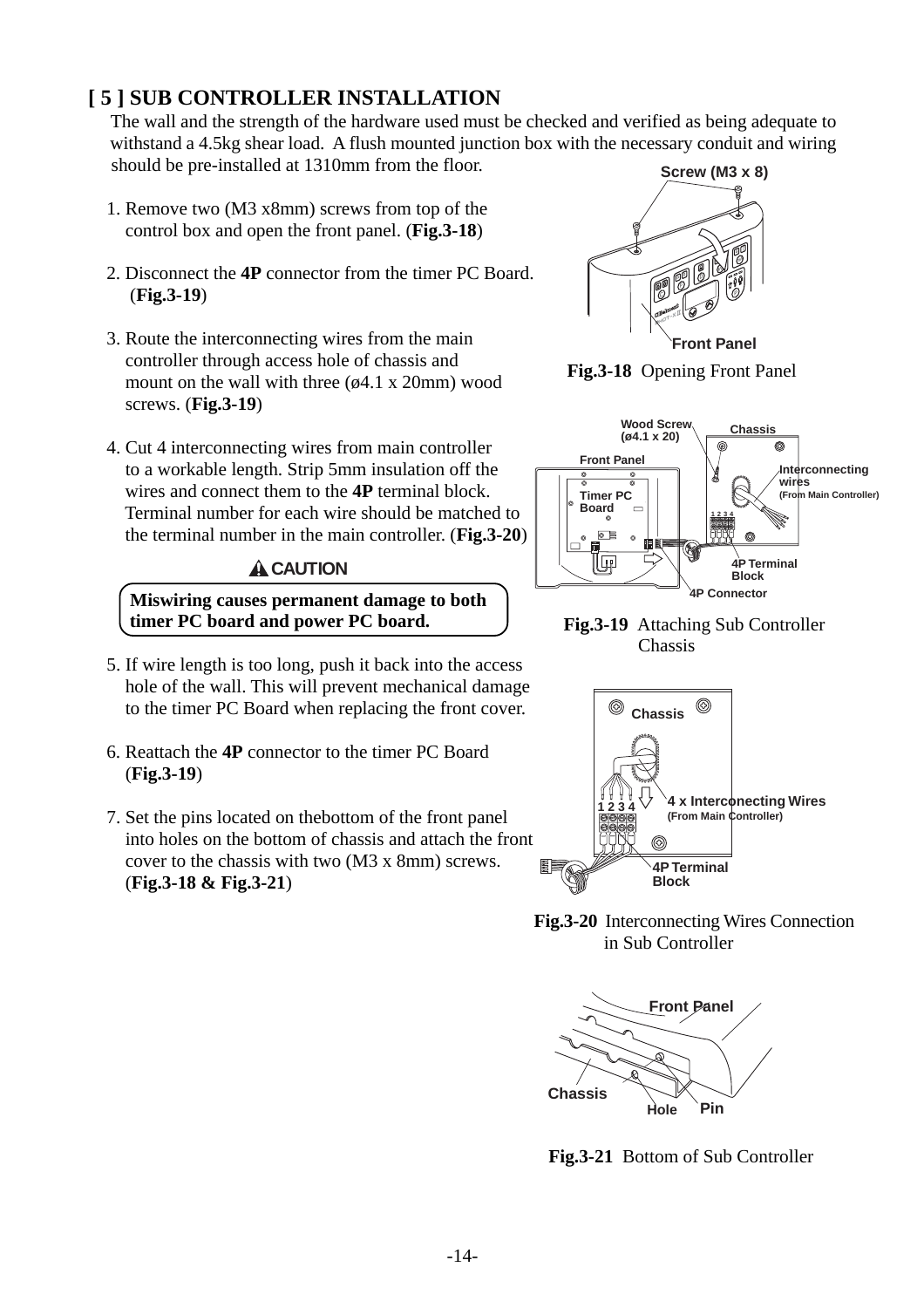# **[ 6 ] HAND EXPOSURE SWITCH (OPTION)**

 An optional hand exposure switch can be connected to the sub controller. Since this exposure switch has a coiled cord, operator can stand the most suitable position for operation.

 The exposure switch on the front panel of sub controller and this hand exposure switch can be used. If local code prohibits use of both switches, disconnect the connector of either one of the switches.

 1. Confirm the contents of optional hand exposure switch kit. (**Fig.3-22**)

| Screw for hook ( $\emptyset$ 3 x 8mm Tapping screw) ----- 1 |  |
|-------------------------------------------------------------|--|

- 2. Remove two (M3 x 8mm) screws from top of the sub controller and open front panel.
- 3. Connect the connector at the end of hand exposure switch coil cord to CN3 connector on the timer PC board. (**Fig.3-23**)
- 4. Insert the bushing of coil cord into the slot at the bottom of the chassis, reattach the front cover and secure two (M3 x 8mm) screws again. (**Fig.3-23**)
- 5. Place the hook on the top corner (right or left) of controller and attach it with the tapping screw (ø3 x 8mm). (**Fig.3-24**)







**Fig.3-23** Connecting Hand Exposure Switch



**Fig.3-24** Attaching Hand Exposure Switch Hook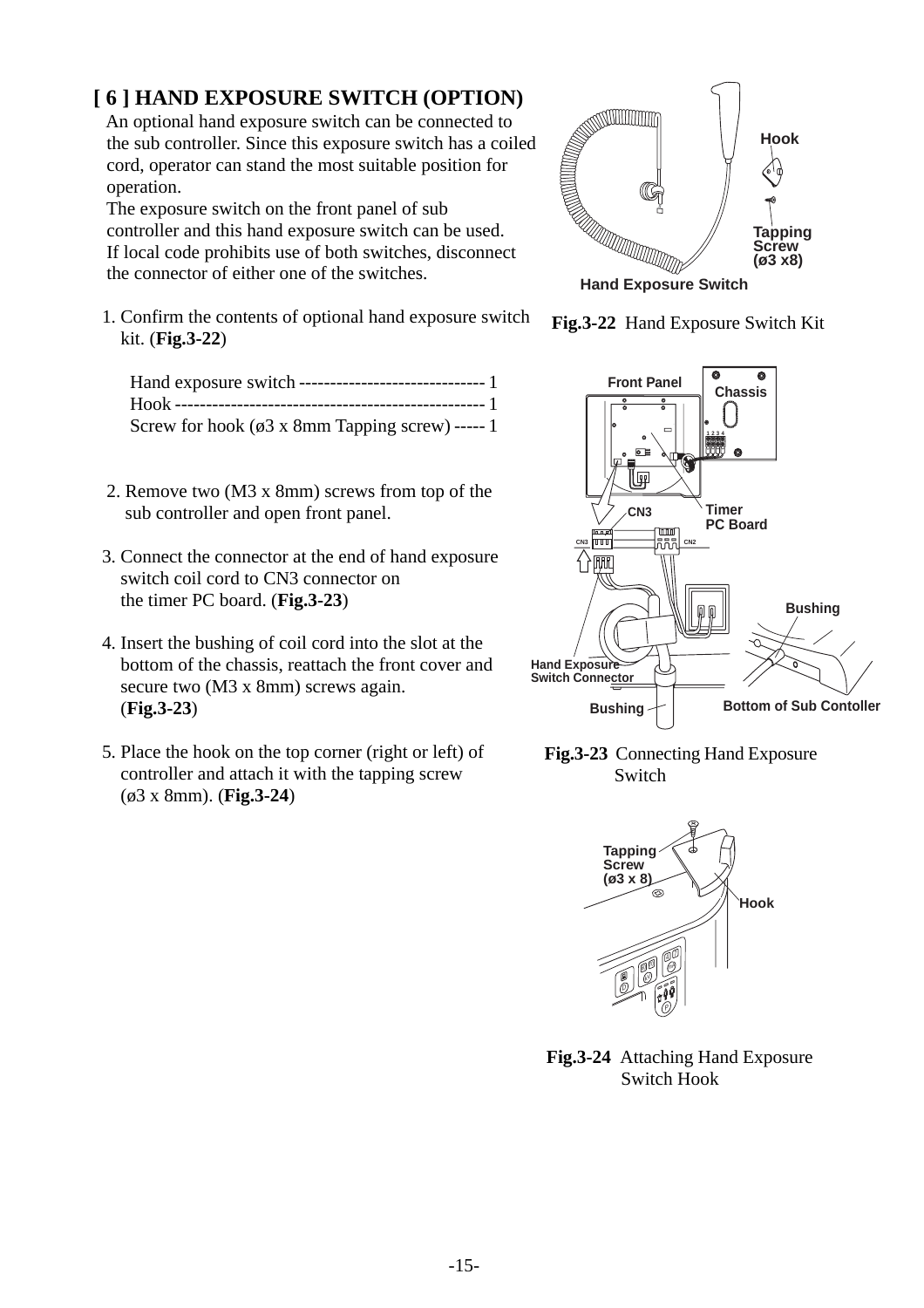# **SECTION 4 : POST INSTALLATION INSPECTION [ 1 ] ARM ASSEMBLY**

 1. Incorrect leveling of the wall plate and wall bracket can cause arm drift. First, check leveling with horizontal arm in position **#1**. (**Fig.3-25**) If not correct, bracket must be adjusted by placing shims behind the wall plate.

# **IMPORTANT :**

If the end of the horizontal arm shown in position **#1** is pitched below level, then the tube head will drift away from the wall. If the end of the horizontal arm in position **#1** is pitched above level, then the arm will require only minimum adjustment of the brake screw. (**Fig.3-13**)

- 2. Check leveling in position **#2**. if not correct, adjust Horizontal Arm as follows : (**Fig.3-25**)
- a. Slightly loosen two top mounting bolts for arm mounting bracket.
- b. Shift the bracket left or right until the arms are accurately leveled.

**NOTE :** Slight tendencies to drift can be corrected

1. Place the balance arm assembly into position.

 2. If either balance arm drifts higher or lower from the set position, remove the spring adjuster cover and adjust the balance arm spring tension with

Do not tighten beyond what is required to

- c. Move the horizontal arm to position **# 1**.
- d. Fully tighten two top mounting bolts.
- e. Fully tighten bottom mounting bolt.

prevent drift.



**Fig.3-25** Horizontal Arm Adjustment





the balance arm wrench. (**Fig.3-26**)

- A. Place head into position.
- B. If head drifts from the set position, adjust the brake screws according to the following procedures. (**Fig.3-27**)
- 1. Loosen the yoke side cap screw  $(63 \times 8 \text{mm})$ tapping screw) and remove the yoke side cap.
- 2. Adjust the six brake screws using a screw driver.
- 3. After adjustment, reteach the yoke side cap and screw.



**Fig.3-27** Head Positioning

**Cover**

#### **Fig.3-26** Balance Arm Tension Adjustment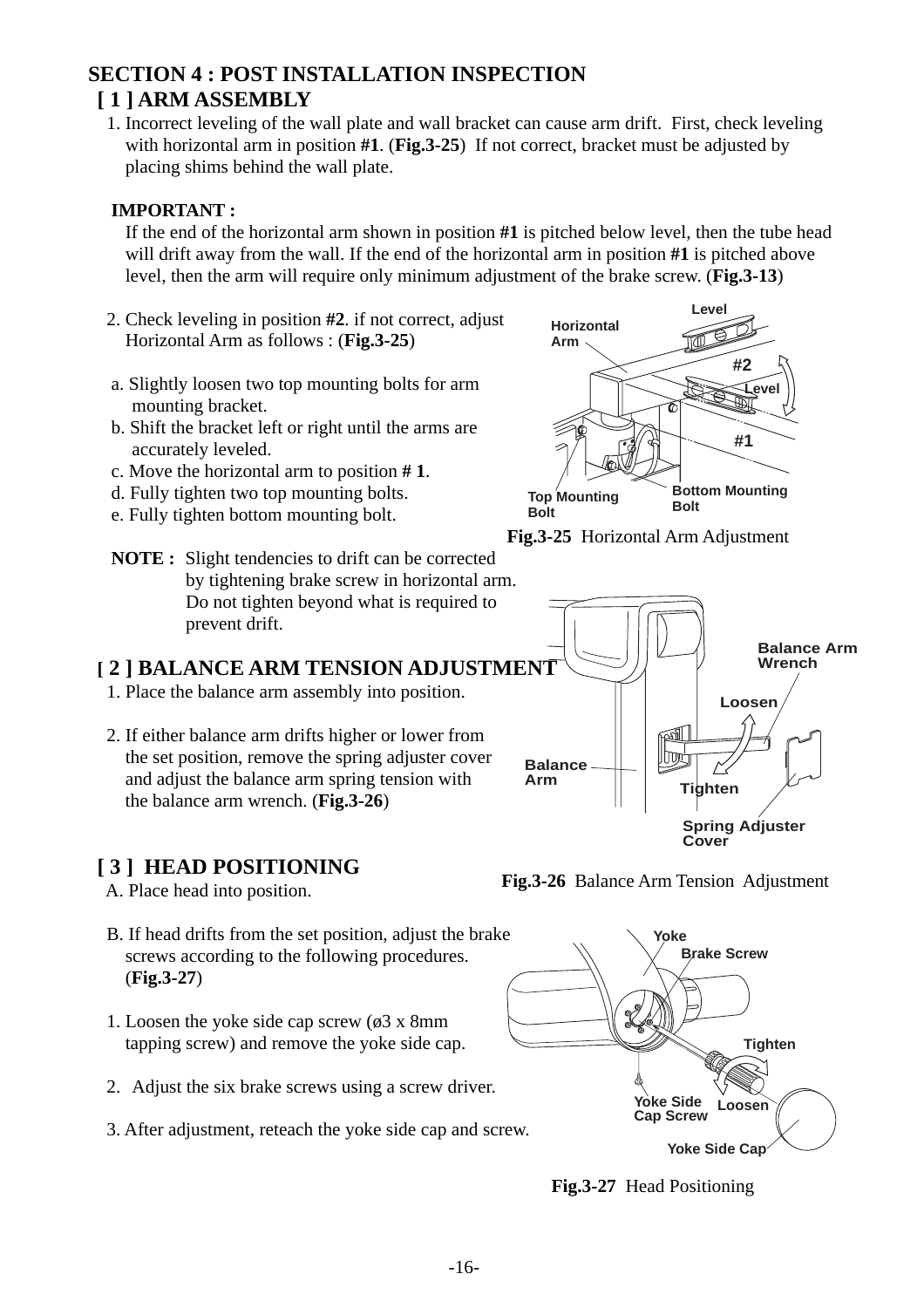# **SECTION 5 : CONTROL IDENTIFICATION AND OPERATION [ 1 ] MAJOR COMPONENTS AND CONTROL IDENTIFICATION**



**Fig.5-1** Major Components and Control Identification

- 
- 
- e Exposure Time Adjusting Switch (Down) !2 Digital Imaging Switch
- $\overline{4}$  Exposure Time Adjusting Switch (Up)  $\overline{3}$  kV Selection Switch
- $\circ$  Tooth Selection Switch (T1)  $\circ$  (4) mA Selection Switch
- 
- 
- **i** Tooth Selection Switch (T4) *i* Exposure Warning Light
- **(9)** Tooth Selection Switch (T5) **18** Exposure Switch
- q Main Power Switch !0 Cone Type Selection Switch
- 2 Ready Light " 1 Film Speed Selection Switch"
	-
	-
	-
- y Tooth Selection Switch (T2) ! Patient Size Selection Switch 5
- $\circled{1}$  Tooth Selection Switch (T3)  $\circled{1}$  Exposure Time Display Window
	-
	-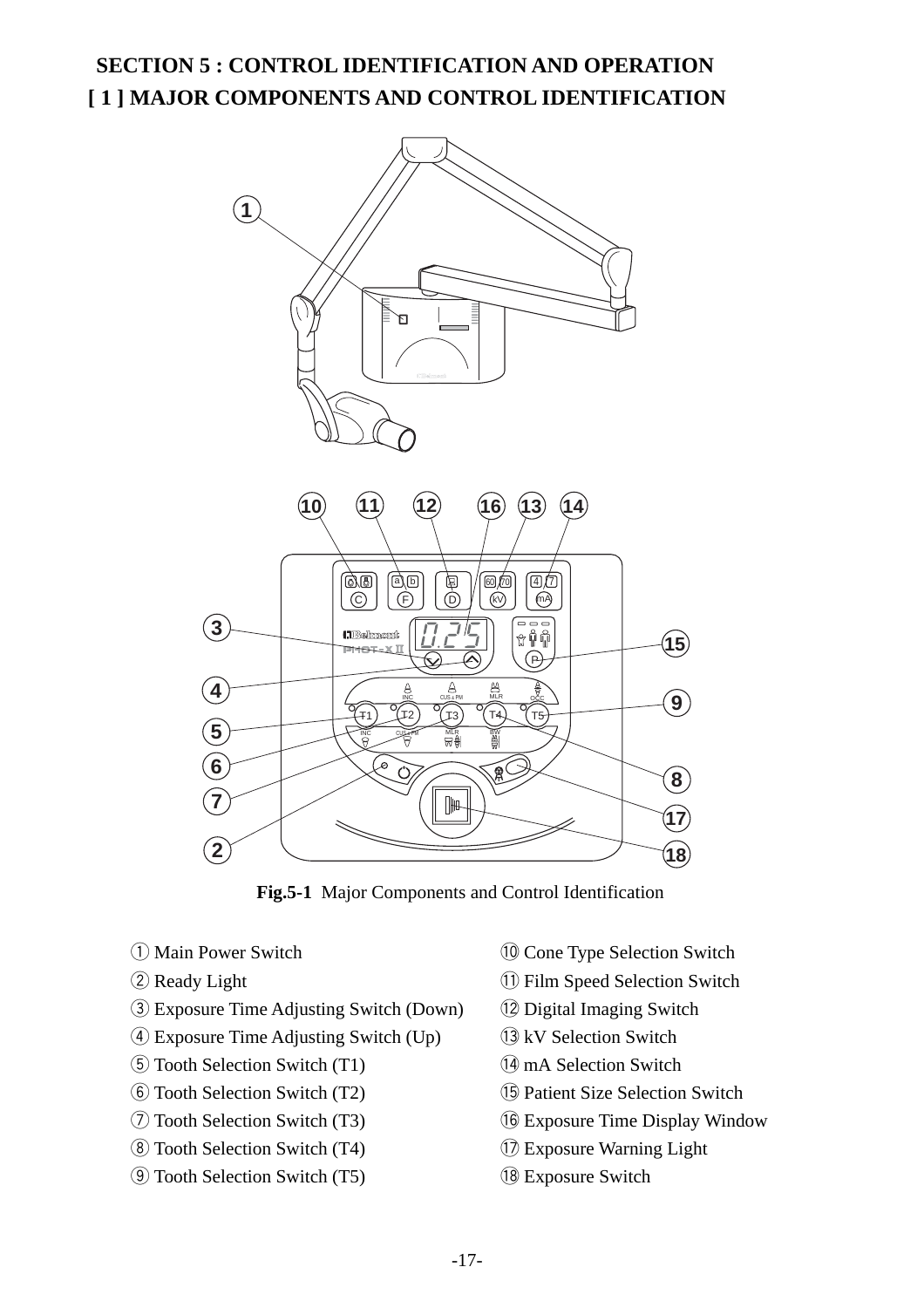# **[ 2 ] FUNCTION OF CONTROLS**

# q **Main Power Switch**

 Pushing the upper side of this switch to the ON position energizes the x-ray unit. (Ready light and pre-select light for cone type, film or digital, kV, mA, and patient size illuminate.) It is recommended to keep this switch OFF when the unit is not in use, in order to prevent an accidental exposure.

# **IMPORTANT : To prevent the risk of an accidental exposure, push the lower side of this switch to the OFF position, when the unit is not in use.**

# **(2) Ready Light**

This light illuminates when the line voltage is within operable range ( $108 \sim 132$ Vac). When this light is not on, exposure can not be made.

# **(3) A** Exposure Time Adjusting Switches

By momentarily pushing the  $\Diamond$  (or  $\Diamond$ ) switch, the exposure time displayed increases (or decreases) by one increment. By keeping the switch depressed more 2 sec., the exposure time displayed increases (or decreases) continuously until the switch is released.

Model 303 has the following 24 exposure time settings :

 0.00, 0.01, 0.02, 0.03, 0.04, 0.05, 0.06, 0.08, 0.10, 0.13, 0.16, 0.20, 0.25, 0.32, 0.40 0.50, 0.63, 0.80, 1.00, 1.25, 1.60, 2.00, 2.50, 3.20 (sec.)

# $\textcircled{\scriptsize{5}} \sim \textcircled{\scriptsize{9}}$  Tooth Selection Switches (T1 ~ T5)

Pushing one of these switches sets the exposure time automatically for the following  $(0) \sim (15)$ .

- $(5)$  T1 : Incisor of Mandible
- y T2 : Incisor of Maxilla, Cuspid & Premolar of Mandible
- $\overline{O}$  T3 : Cuspid & Premolar of Maxilla, Molars of Mandible, Bite Wing
- i T4 : Molar of Maxilla, Bite Wing Molars
- $(9)$  T5 : Occlusal

If the T1 switch  $\circled{5}$  is depressed more than 3 sec., unit goes into "Lock Mode".

 In lock mode, the only functional switch is the power switch. To exit from the lock mode, depress the T1 switch more than 3 sec. again.

# !0**Cone Type Selection Switch**

Depressing this switch for more than 2 sec. selects the cone type : 8" standard cone or 12" optional long cone. (If the optional rectangular cone is to be used, select the 8" standard cone setting.)

# !1**Film Speed Selection Switch**

- a. PHOT-X II has 16 film speed settings :  $(F.00 \sim F.15)$ 
	- Two speed settings are pre-set at the factory (a & b) and can be selected with  $(1)$ .
		- a = Film speed No. F.09 (equivalent to ISO speed group " D" or Kodak Ultra-Speed film)
	- $b =$  Film speed No. F.05 (equivalent to ISO speed group "F/E" or Kodak InSight film)
- b. Pushing this switch momentarily displays the selected film speed setting in the **Exposure Time Display Window** (16).

Depressing this switch for more than 2 sec. changes the film type being selected.

c. If the **Digital Imaging Switch**  $\Omega$  is depressed, both of the film speed indicating light (a & b) are turned off.

# !2**Digital Imaging Switch**

 If a digital imaging system is used, shorter exposure time is often required. PHOT-X II has 16 speeds for digital imaging :  $(d.00 \sim d.15)$ . Pushing this switch momentarily displays the speed being selected in the **Exposure Time Display Window 16.** With the factory speed setting d.06, the exposure time becomes half of F.06 setting.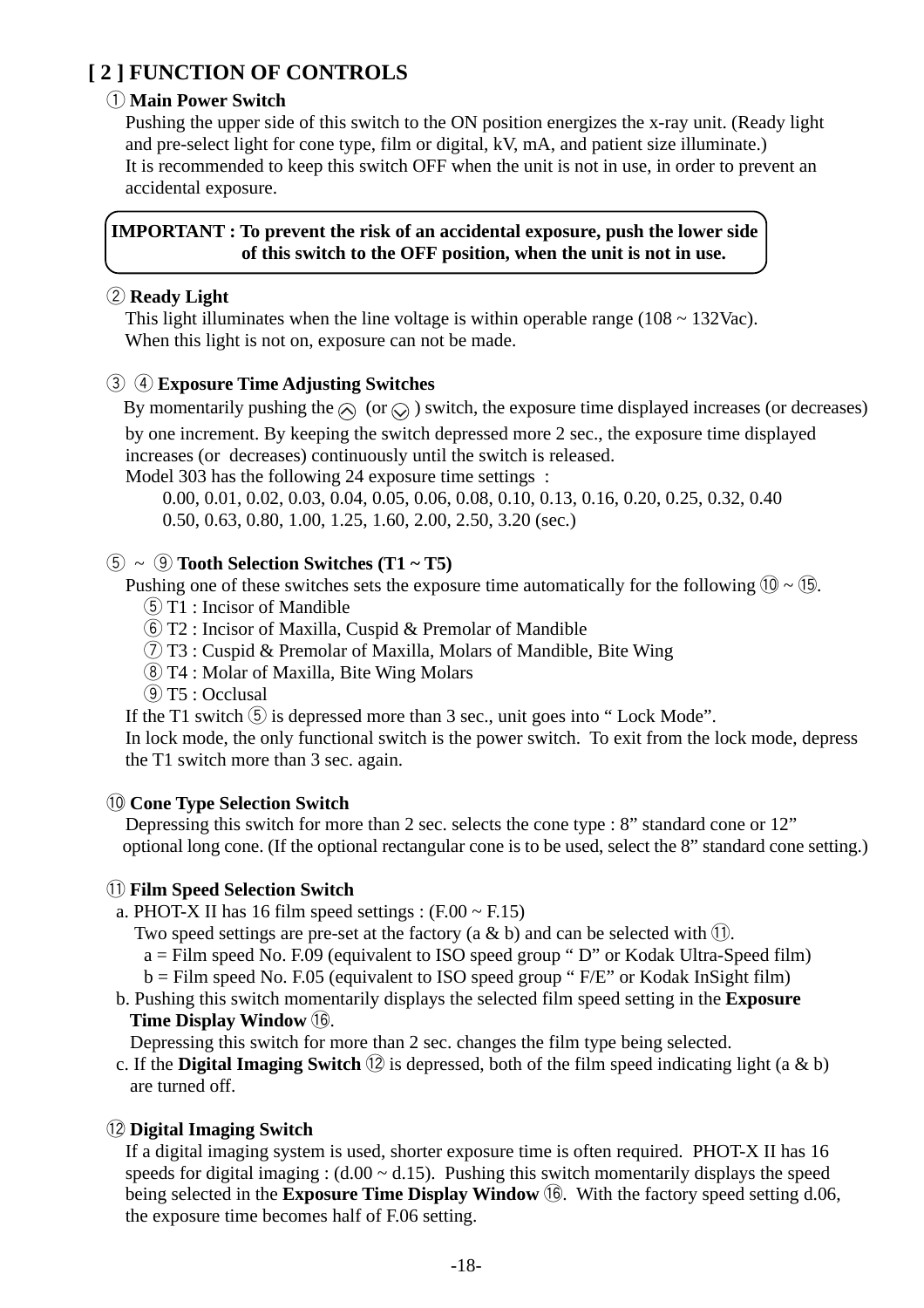|         |    | TIDLI |      |      |       |      |      |      | 1. Speed Setting and Exposure Third (Regular Conc) |       |      |      | $\text{unit} \cdot \text{out}$ |      |      |      |                |
|---------|----|-------|------|------|-------|------|------|------|----------------------------------------------------|-------|------|------|--------------------------------|------|------|------|----------------|
| Speed   |    |       |      |      | Child |      |      |      |                                                    | Adult |      |      | Large Adult                    |      |      |      |                |
| Setting | kV | mA    | Τ1   | T2   | T3    | T4   | T5   | Τ1   | Τ2                                                 | T3    | T4   | T5   | Τ1                             | T2   | T3   | T4   | T <sub>5</sub> |
|         | 60 | 4     | 0.16 | 0.16 | 0.20  | 0.25 | 0.32 | 0.25 | 0.32                                               | 0.32  | 0.40 | 0.63 | 0.32                           | 0.40 | 0.40 | 0.50 | 0.80           |
|         |    | 7     | 0.08 | 0.10 | 0.13  | 0.13 | 0.20 | 0.13 | 0.16                                               | 0.20  | 0.25 | 0.32 | 0.16                           | 0.20 | 0.25 | 0.32 | 0.40           |
| F.09    | 70 | 4     | 0.10 | 0.13 | 0.16  | 0.16 | 0.25 | 0.16 | 0.20                                               | 0.25  | 0.32 | 0.40 | 0.20                           | 0.25 | 0.32 | 0.40 | 0.50           |
|         |    |       | 0.06 | 0.08 | 0.08  | 0.10 | 0.16 | 0.10 | 0.13                                               | 0.16  | 0.16 | 0.25 | 0.13                           | 0.16 | 0.20 | 0.20 | 0.32           |
|         | 60 | 4     | 0.06 | 0.08 | 0.08  | 0.10 | 0.16 | 0.10 | 0.13                                               | 0.16  | 0.16 | 0.25 | 0.13                           | 0.16 | 0.20 | 0.20 | 0.32           |
| F.05    |    |       | 0.03 | 0.04 | 0.05  | 0.06 | 0.08 | 0.06 | 0.06                                               | 0.08  | 0.10 | 0.13 | 0.08                           | 0.08 | 0.10 | 0.13 | 0.16           |
|         | 70 | 4     | 0.04 | 0.05 | 0.06  | 0.08 | 0.10 | 0.08 | 0.08                                               | 0.10  | 0.13 | 0.16 | 0.10                           | 0.10 | 0.13 | 0.16 | 0.20           |
|         |    |       | 0.02 | 0.03 | 0.04  | 0.04 | 0.06 | 0.04 | 0.05                                               | 0.06  | 0.06 | 0.10 | 0.05                           | 0.06 | 0.08 | 0.08 | 0.13           |
|         | 60 | 4     | 0.04 | 0.05 | 0.05  | 0.06 | 0.10 | 0.06 | 0.08                                               | 0.10  | 0.10 | 0.16 | 0.08                           | 0.10 | 0.10 | 0.13 | 0.20           |
|         |    | 7     | 0.02 | 0.03 | 0.03  | 0.04 | 0.10 | 0.04 | 0.04                                               | 0.05  | 0.06 | 0.08 | 0.05                           | 0.05 | 0.06 | 0.08 | 0.10           |
| d.06    | 70 | 4     | 0.03 | 0.03 | 0.04  | 0.04 | 0.06 | 0.05 | 0.05                                               | 0.06  | 0.08 | 0.10 | 0.06                           | 0.06 | 0.08 | 0.10 | 0.13           |
|         |    |       | 0.02 | 0.02 | 0.02  | 0.03 | 0.04 | 0.03 | 0.03                                               | 0.04  | 0.04 | 0.06 | 0.03                           | 0.04 | 0.05 | 0.05 | 0.08           |

|  | <b>TABLE 1. Speed Setting and Exposure Time (Regular Cone)</b> |  |  | $[$ unit : sec.] |
|--|----------------------------------------------------------------|--|--|------------------|
|--|----------------------------------------------------------------|--|--|------------------|

|  |  | <b>TABLE 2. Speed Setting and Exposure Time (Long Cone)</b> |  |  |  | $[$ unit : sec.] |
|--|--|-------------------------------------------------------------|--|--|--|------------------|
|--|--|-------------------------------------------------------------|--|--|--|------------------|

| Speed   |    | mA |      |      | Child |      |      |      |      | <b>Adult</b> |      |      | Large Adult |      |      |                |                |
|---------|----|----|------|------|-------|------|------|------|------|--------------|------|------|-------------|------|------|----------------|----------------|
| Setting | kV |    | Τ1   | T2   | T3    | T4   | Т5   | Τ1   | Τ2   | T3           | T4   | T5   | Τ1          | T2   | T3   | T <sub>4</sub> | T <sub>5</sub> |
|         | 60 | 4  | 0.40 | 0.50 | 0.63  | 0.63 | 1.00 | 0.63 | 0.80 | 1.00         | 1.00 | 1.60 | 0.80        | 1.00 | .25  | 1.25           | 2.00           |
|         |    |    | 0.25 | 0.25 | 0.32  | 0.40 | 0.50 | 0.40 | 0.50 | 0.50         | 0.63 | 1.00 | 0.50        | 0.63 | 0.63 | 0.80           | 1.25           |
| F.09    | 70 | 4  | 0.32 | 0.32 | 0.40  | 0.50 | 0.63 | 0.50 | 0.63 | 0.63         | 0.80 | 1.25 | 0.63        | 0.80 | 0.80 | 1.00           | 1.60           |
|         |    |    | 0.16 | 0.20 | 0.25  | 0.25 | 0.40 | 0.25 | 0.32 | 0.40         | 0.50 | 0.63 | 0.32        | 0.40 | 0.50 | 0.50           | 0.80           |
|         | 60 | 4  | 0.16 | 0.20 | 0.25  | 0.25 | 0.40 | 0.25 | 0.32 | 0.40         | 0.50 | 0.63 | 0.32        | 0.40 | 0.50 | 0.63           | 0.80           |
| F.05    |    |    | 0.10 | 0.10 | 0.13  | 0.16 | 0.25 | 0.16 | 0.20 | 0.25         | 0.25 | 0.40 | 0.20        | 0.25 | 0.25 | 0.32           | 0.50           |
|         | 70 | 4  | 0.13 | 0.13 | 0.16  | 0.20 | 0.25 | 0.20 | 0.25 | 0.25         | 0.32 | 0.50 | 0.25        | 0.32 | 0.32 | 0.40           | 0.63           |
|         |    |    | 0.06 | 0.08 | 0.10  | 0.10 | 0.16 | 0.10 | 0.13 | 0.16         | 0.20 | 0.25 | 0.13        | 0.16 | 0.20 | 0.25           | 0.32           |
|         | 60 | 4  | 0.10 | 0.13 | 0.16  | 0.16 | 0.25 | 0.16 | 0.20 | 0.25         | 0.25 | 0.40 | 0.20        | 0.25 | 0.32 | 0.32           | 0.50           |
| d.06    |    | ⇁  | 0.06 | 0.08 | 0.08  | 0.10 | 0.13 | 0.10 | 0.13 | 0.13         | 0.16 | 0.25 | 0.13        | 0.16 | 0.16 | 0.20           | 0.32           |
|         | 70 | 4  | 0.08 | 0.08 | 0.10  | 0.13 | 0.16 | 0.13 | 0.16 | 0.16         | 0.20 | 0.32 | 0.16        | 0.20 | 0.20 | 0.25           | 0.40           |
|         |    |    | 0.04 | 0.05 | 0.06  | 0.06 | 0.10 | 0.06 | 0.08 | 0.10         | 0.13 | 0.16 | 0.08        | 0.10 | 0.13 | 0.13           | 0.20           |

#### !3**kV Selection Switch**

 Momentarily depressing this switch will change the tube potential to 60 or 70 kV. Since the tube potential is constant DC, a 60 kV setting on the PHOT-X II is similar to a 70 kVp setting on a conventional x-ray. If either the **Film Speed Switch** (1) or **Digital Imaging Switch** (12) is depressed, 60kV is automatically selected.

#### !4**mA Selection Switch**

 Momentarily depressing this switch will change the tube current setting (4 or 7 mA). If the **Digital Imaging Switch** !2 is depressed, 4 mA is automatically selected and if the **Film Speed Switch** (1) is depressed, 7 mA is automatically selected.

#### !5**Patient Size Selection Switch**

This switch alters the selection of patient type/size to be radiographed (child adult large child) and sets the exposure time automatically.

# **NOTE : Setting or adjusting the exposure time manually (with**  $\Diamond$  **or**  $\Diamond$  **switch) supersedes**  $(5) \sim$  **15** functions.

#### ! **Exposure Time Display Window** 6

This window displays the selected exposure time. If an abnormal condition exists or a malfunction occurs, an Error Code is displayed. (See Section : **[4] ERROR CODES**)

#### !7**Exposure Warning Light**

Illumination of this light indicates the unit is producing x-radiation.

#### !8**Exposure Switch**

 This switch initiates radiographic exposure. When making an exposure, depress and hold this switch unit the **Exposure Warning Light**  $(\bar{7})$  and the audible warning shut off. Failure to keep this switch depressed will result in the premature termination of the exposure and error code E.00 will be displayed in **Exposure Time Display Window** (16.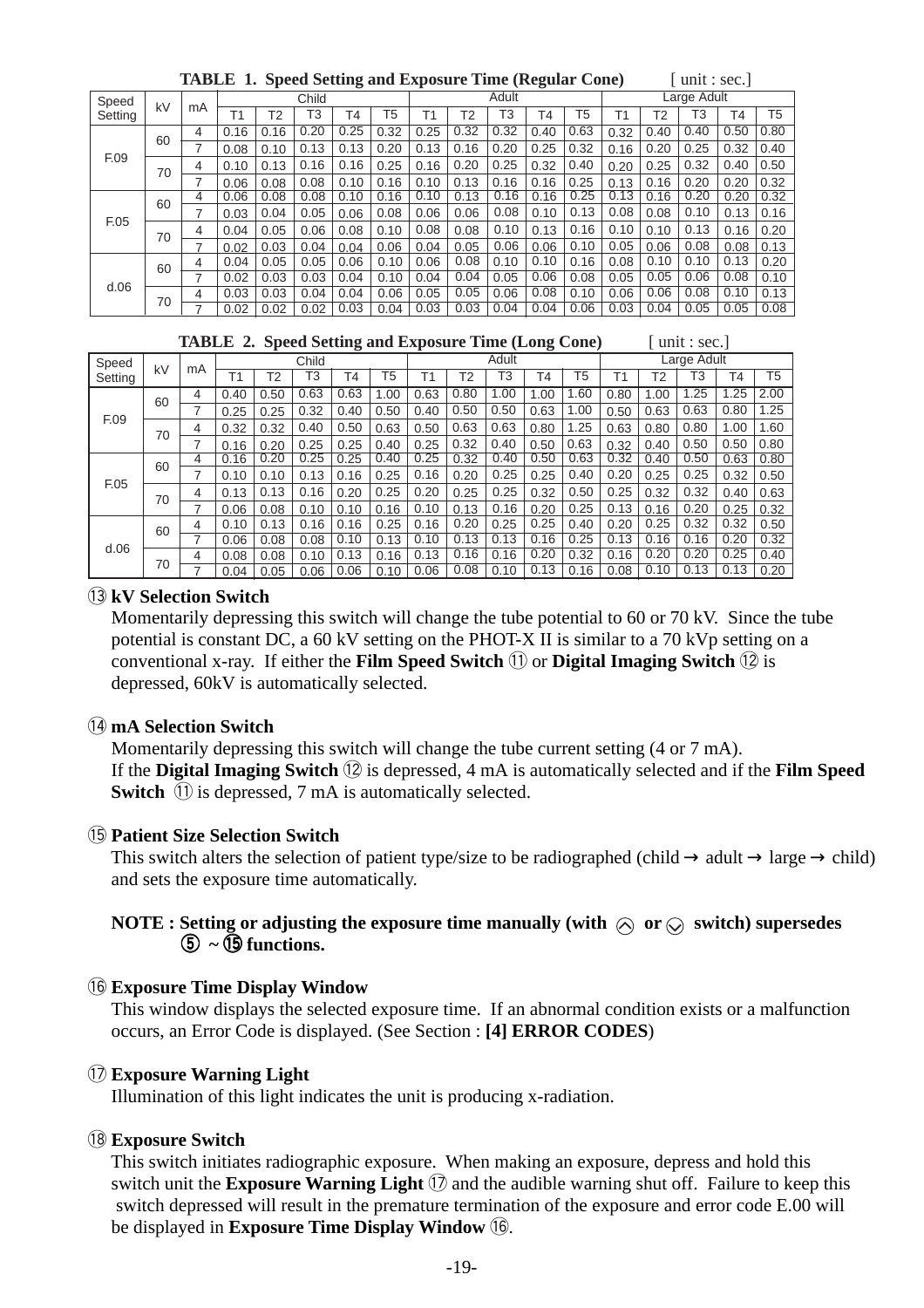# **[ 3 ] OPERATING PROCEDURES**

- 1. Turn ON the Main Power Switch  $(1)$ .
- 2. Confirm that Ready Light  $\circled{2}$  is illuminated.

# **NOTE : The ready light will not illuminate unless the incoming line voltage is correct and within the x-ray's operable range (108 ~ 132VAC.).**

- 3. Select the appropriate tooth type  $(\overline{5}) \sim (\overline{9})$ , and confirm the pre-selected conditions (cone type, film or digital, kV, mA and patient size) are suitable for exposure.
	- **NOTE : To manually set the exposure time, depress either of the manual Exposure Time** Adjust Switches  $(\alpha)$  or  $\Diamond$ ) until the desired exposure time appears in the Exposure  **Time Display Window** !6**. While the unit is in manual mode, other selection switches** 6  $(5 \sim 15)$  do not affect exposure time. (All of the tooth selection lights are off.)  **To return to the automatic exposure time selection mode, depress any one of Tooth Selection Switches**  $(\overline{5}) \sim (\overline{9})$ **.**
- 4. Depress the Exposure Switch  $\overline{18}$ . When the Exposure Switch is depressed, the Exposure Warning Light  $\circled{7}$  illuminates and the audible warning sounds. Do not release the Exposure Switch until the Exposure Warning Light and audible warning automatically shut off. Failure to keep the switch depressed will result in exposure being terminated prematurely.
- 5. To continue to radiograph other teeth, just select appropriate Tooth Selection Switches ( $\overline{5}$   $\sim$   $\overline{9}$ ).

 **IMPORTANT : To protect x-ray tubehead from heat accumulation, wait for a time interval that is equal to 50 times the selected exposure time before making additional exposures. (Example : a 25 sec. wait is necessary between exposures that are 0.5 sec. in duration.)**

- 6. Turn OFF the Main Power Switch  $\left(1\right)$  in order to prevent accidental exposure when the unit is not in use.
	- **NOTE : If the unit is left over 8 min. without being operated and Main Power Switch**  $\left(\frac{1}{2}\right)$  **is kept on, figure " 1" runs through the Exposure Time Display Window** !6**. This does not mean that malfunction of the unit has occurred ; this is an energy saving feature. The unit returns to ready condition by pressing any one of the switches, except the Exposure Switch 18.**

# **[ 4 ] OPTIONAL HAND EXPOSURE SWITCH**

 An optional hand exposure switch can be connected to the sub controller. Since this exposure switch has a coiled cord, operators can stand in the most suitable position for operation.

As controller has separate connector for this exposure switch, both exposure switch  $(18)$  on the front panel of sub controller and this hand exposure switch can be used.

If local code prohibits use of both, ask installer to disconnect the connector of either switch.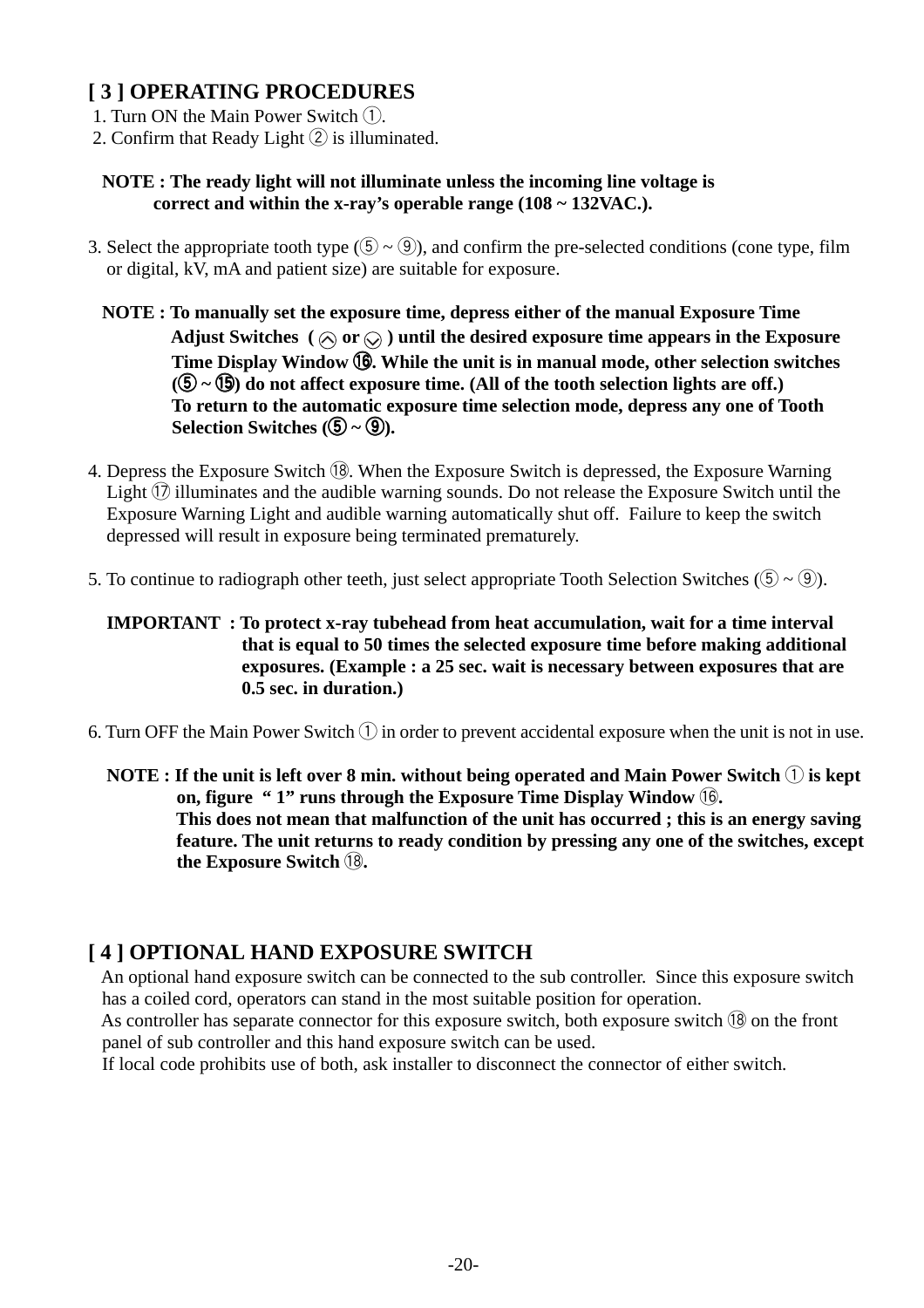# **[ 5 ] ERROR CODES**

 If an abnormal condition exists in the unit, or a malfunction occurs, an error code is displayed in the Exposure Time Display Window 16. Please refer to the Table below.

| Error<br>Code | Condition                                                                                                                  | Step to be Taken                                                                  | <b>Possible Solution</b>                                                                                        |
|---------------|----------------------------------------------------------------------------------------------------------------------------|-----------------------------------------------------------------------------------|-----------------------------------------------------------------------------------------------------------------|
| E.00          | Exposure switch was released before<br>exposure termination.                                                               | All the tooth selection<br>lights blink.<br>Depress one of the<br>tooth switches. | Release the exposure<br>switch after the<br>exposure light turns<br>off.                                        |
|               | Exposure switch was depressed within<br>10 sec. of previous exposure.                                                      |                                                                                   | There should be a<br>" wait" interval of 50<br>times the exposure time<br>between successive<br>exposures.      |
| E.01          | Exposure time was set and exposure switch<br>was depressed within 3 sec. of the power<br>switch being turned on.           | A 10 sec. delay is<br>built in between each<br>exposure.<br>Release the exposure  | Wait a minimum 3 sec.<br>after the main power<br>switch is turned on before<br>pressing the exposure<br>switch. |
|               |                                                                                                                            | switch.                                                                           | If line voltage is less than<br>90% of rated voltage,                                                           |
| E.02          | Line voltage was less than 90% of rated<br>voltage.                                                                        |                                                                                   | correct it by using a step-<br>up transformer $(*)$                                                             |
| E.03          | Line voltage was more than 110% of rated<br>voltage.                                                                       |                                                                                   | If line voltage is less than<br>110% of rated voltage,<br>correct it by using a step-<br>down transformer (*)   |
| E.05          | Tube current at last portion of exposure was<br>less than 3 mA at 4 mA setting or less than<br>5.25 mA at 7 mA setting.    |                                                                                   |                                                                                                                 |
| E.06          | Tube current at last portion of exposure was<br>more than 5 mA at 4 mA setting or more<br>than 8.75 mA at 7 mA setting.    |                                                                                   | Conduct the confirmation<br>of tube current described                                                           |
| E.07          | During the exposure, tube current becomes<br>less than 2 mA at 4mA setting or less than<br>3.5 mA at 7 mA setting.         | Turn off the main power                                                           | in section 6.                                                                                                   |
| E.08          | During the exposure, tube current becomes<br>more than 15 mA.                                                              | switch and wait for<br>approximately 2 min.<br>Turn on the main power             |                                                                                                                 |
| E.09          | Setting for pre-heating time is out of range.                                                                              | switch again.                                                                     |                                                                                                                 |
| E.10          | Exposure switch or exposure circuit had been<br>ON, when main power switch is turned on.                                   |                                                                                   |                                                                                                                 |
| E.11          | Tube current is detected during pre-heating<br>period.                                                                     |                                                                                   | Refer to the service                                                                                            |
| E.12          | Tube current is detected when main power<br>switch is turned on.                                                           |                                                                                   | manual.                                                                                                         |
| E.14          | Tube potential at last portion of exposure was<br>less than 50 kV at 60 kV setting or less than<br>60 kV at 70 kV setting. |                                                                                   |                                                                                                                 |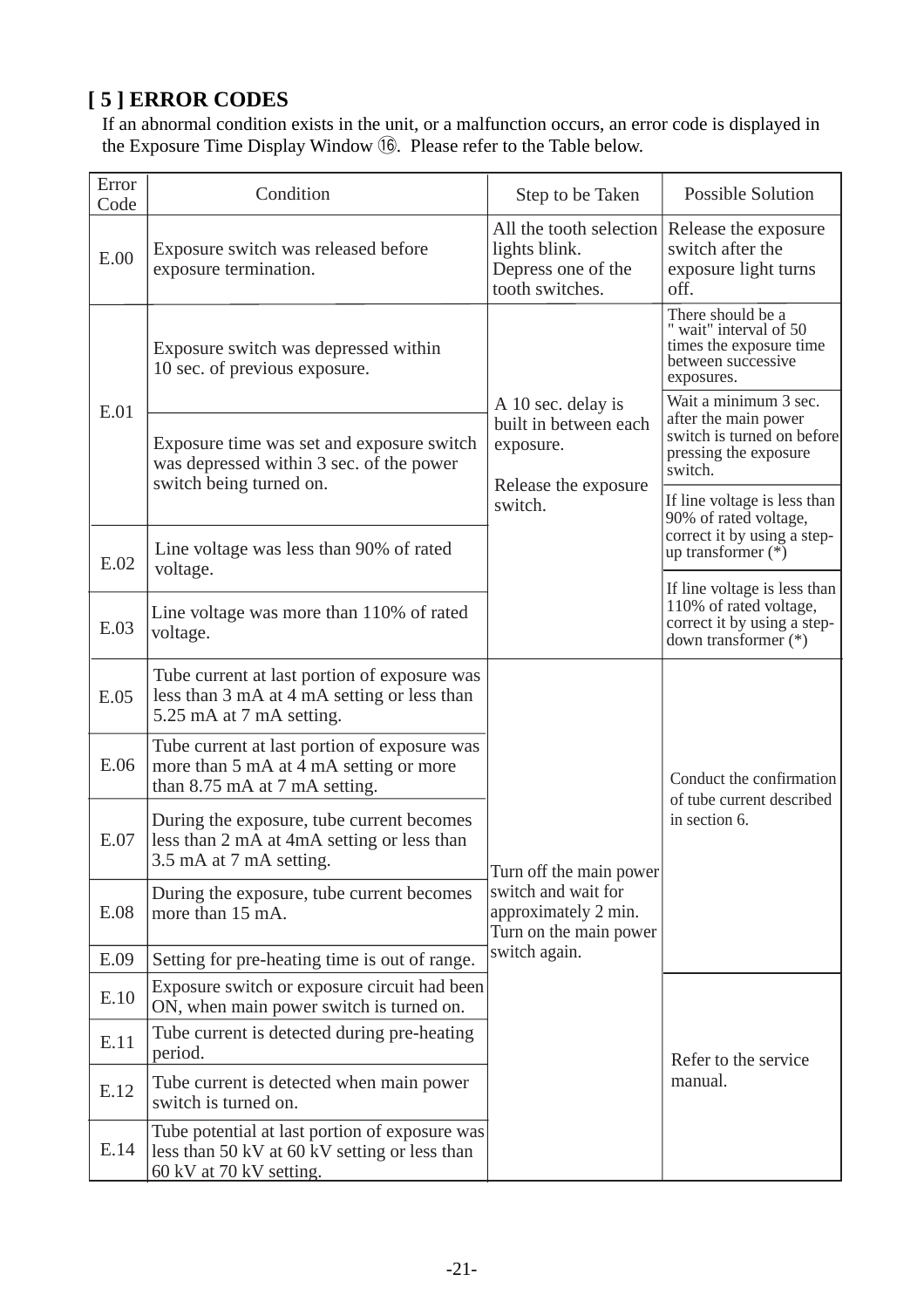| Error<br>Code | Condition                                                                                                               | Step to be Taken                                                                                 | <b>Possible Solution</b>                                                   |
|---------------|-------------------------------------------------------------------------------------------------------------------------|--------------------------------------------------------------------------------------------------|----------------------------------------------------------------------------|
| E.15          | Tube Potential at last portion of exposure<br>was more than 70 kV at 60 kV setting.                                     |                                                                                                  |                                                                            |
| E.16          | During the exposure, tube potential becomes<br>less than 40 kV at 60 kV setting or less than<br>50 kV at 70 kV setting. | Turn off the main power<br>switch and wait for<br>approximately 2 min.<br>Turn on the main power | Refer to the service<br>manual.                                            |
| E.17          | During the exposure, tube potential becomes<br>more than 80 kV.                                                         | switch again.                                                                                    |                                                                            |
| E.19          | Excess current was detected in primary circuit<br>of high voltage transformer.                                          |                                                                                                  |                                                                            |
| E.20          | Exposure switch was depressed when tube<br>head temperature was over 60°C.                                              | Release the exposure<br>switch.                                                                  | Turn off the main power<br>switch and wait until<br>temperature goes down. |
| E.22          | Failure of electrical communication between<br>the power PCB and timer PCB.                                             | Turn off the main power<br>switch and wait for<br>approximately 2 min.                           | Refer to the service<br>manual.                                            |
| E.23          | Some switch had been on, when the main power<br>switch is turned on. (Except the exposure switch.)                      | Turn on the main power<br>switch again.                                                          |                                                                            |

(\*) Should a step up or down transformer be required to follow local and national electrical code for electrical ratings and installation.

# **[ 6 ] MAINTENANCE**

 PHOT-X II MODEL 303 x-ray unit requires post installation confirmation and periodic maintenance checks to be performed by dealer service personnel. These procedures ensure that the x-ray unit is functioning within the manufacturer's specifications and remain in compliance with the Standard.

 It is the responsibility of the owner of the unit to see that these maintenance checks are done **once every 6 months** and that they are performed by a trained, certified service technician. The specific instructions to perform these checks are located within this Installation Manual.

A. Line voltage confirmation (page 23 ~24)

- B. Tube potential and Tube current confirmation (page 23)
- C. Inspection of arm and head movement (page 16)

D. Mechanical safety

- 1. The arm mounting bracket should be checked to confirm that it is securely attached to the wall. The arm mounting bracket must be level horizontally and vertically.
- 2. Check and verify that the horizontal arm is not raising up and out of the arm mounting bracket. This should be verified routinely by treatment room personnel.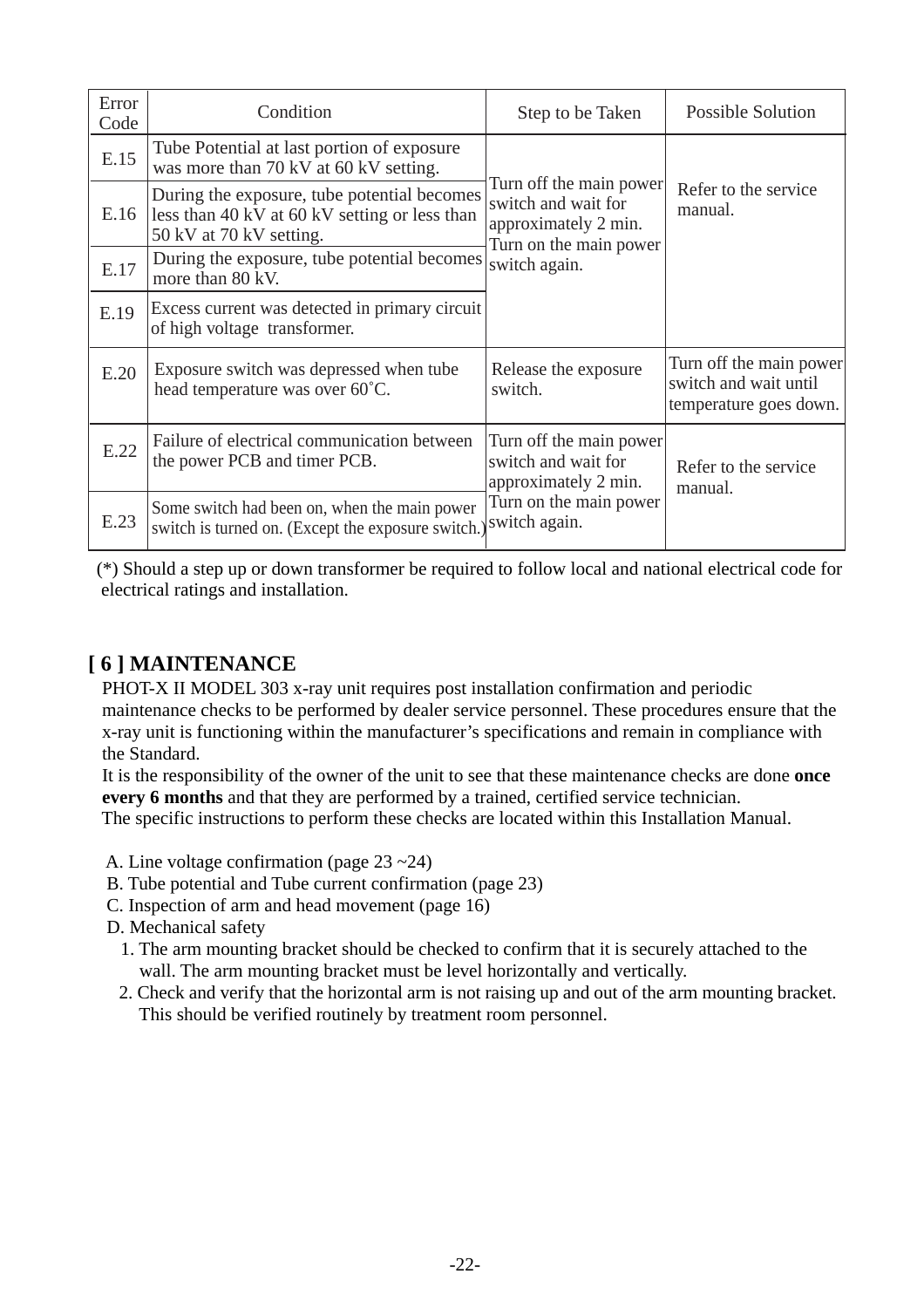# **SECTION 6 : POST INSTALLATION CONFIRMATION [ 1 ] CONFIRMATION OF POWER SUPPLY VOLTAGE**

 As specified in Electrical Requirements (page 5), power supply voltage must be within the operable range rated line voltage  $\pm 10\%$ . Confirm the power supply voltage again before turning on the unit.

- 1. Open the front panel of main controller by loosening two screws on top of the controller.
- 2. Set the range of digital multimeter at 300 VAC, connect probes of multimeter to L and N of the 3P terminal block.

#### **A** WARNING

 **Do not touch the restriction plate (refer to Fig.3-3) with the probes of multimeter during measurement, or a short circuit occurs.**

3. Confirm that the reading is rated line voltage  $\pm$  10%.

 **NOTE :** PHOT-X II MODEL 303 x-ray can not be operated unless the power supply voltage is within this range.

# **[ 2 ] CONFIRMATTON OF TUBE POTENTIAL COMPENSATION VALUE**

 Tube potential is kept to be the constant and specified value by the feed-back control system. Hight voltage is converted into low voltage feed back signal by the voltage divider. The precision of tube potential depends on the accuracy of this voltage divider, although each divider has little deviation. To compensate this deviation, we prepare the compensation value for each tube head. Before making an exposure, check this value to be same as the value stored in the subcontroller.

- 1. Confirm the tube potential compensation (CP) values for 60kV and for 70kV written on the label attached inside of the head yoke.
- 2. Turn on the main power switch. Keep depressing patient, cone and tube potential switches together until "CP.  $\circ$ " is displayed in exposure time window. This value is for 60kV and should be the same value on the label. If displayed value is different, press Exposure Time Adjusting Switches ( $\widehat{\otimes}$ ) and make the CP value to be same as the label and press patient switch to store it
- 3. Press kV switch, then CP value for 70kV will be displayed. This value should be same as the value for 70kV written on the label. If it is different, adjust displayed value by the Exposure Time Adjusting Switches ( $\widehat{\otimes}$  or  $\widehat{\otimes}$ ) and press patient switch to store it.

# **[ 3 ] CONFIRMATION OF TUBE CURRENT**

 PHOT-X II Model 303 x-ray incorporates self diagnose and adjusting system to check if the tube current are within specified ranges at the beginning of exposure.

- 1. Keep depressing tooth selection switches TI, T4  $&$  T5 together until "h.  $&$ OO" is appeared on the exposure time display window
- 2. Wait until the display changes to be "0.01".
- 3. Make exposure by depressing the exposure switch.

# **WARNING**

# **X-radiation is generated for 0.01 second.**

 4. Repeat step 2. and 3. until "Fin" is displayed. This self diagnose and adjustment is automatically done for all combination of 60kV/70kV and 4mA/7mA.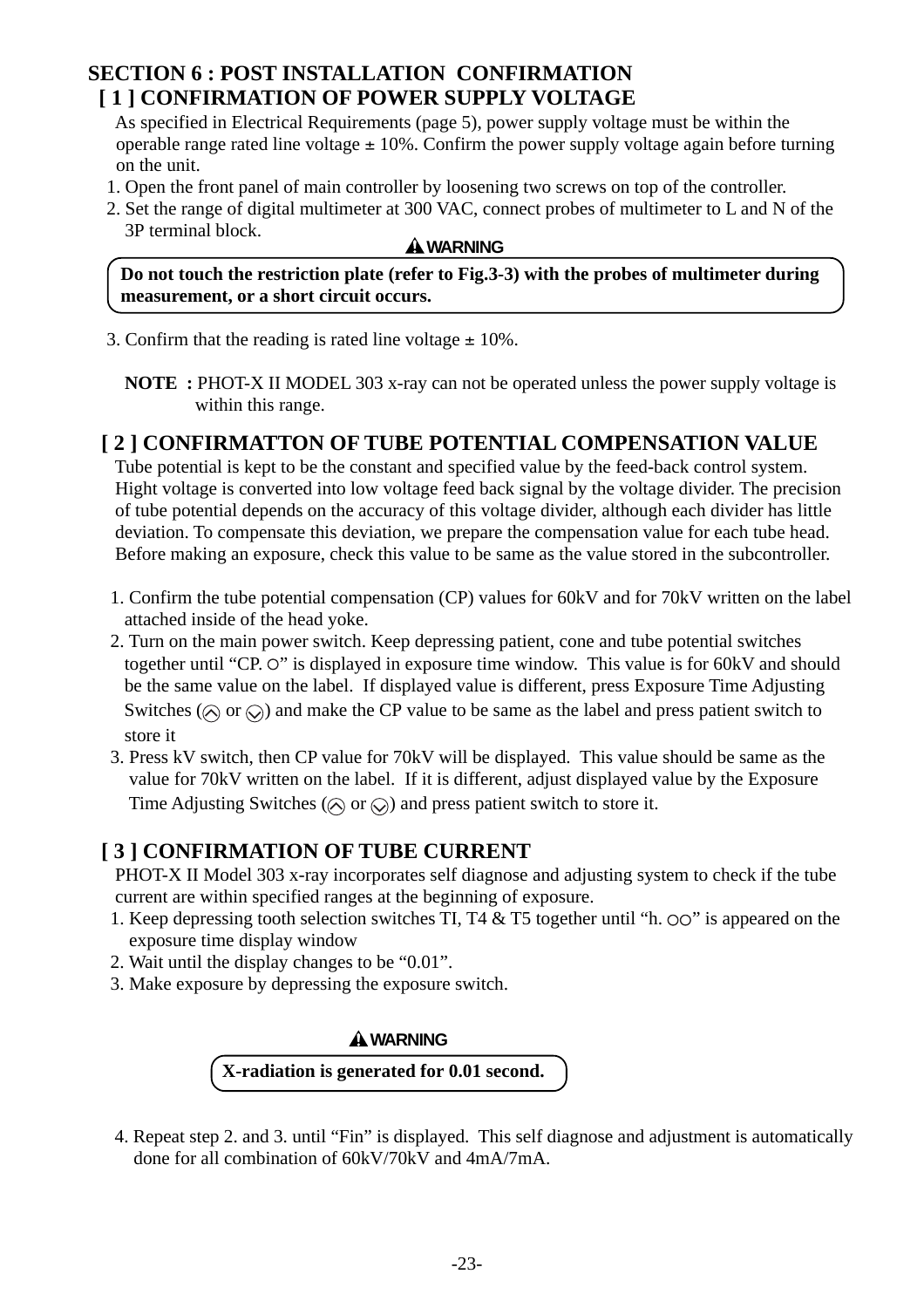# **[ 4 ] CONFIRMATION OF EXPOSURE WARNING LIGHT & BUZZER A. EXPOSURE WARNING BUZZER**

 1. Make an exposure and confirm that the exposure warning buzzer located within the sub controller is activated during the entire exposure.

# **B. EXPOSURE WARNING LIGHT**

Exposure warning light is located on the front panel of the sub controller,

1. Make an exposure and confirm that the warning light illuminates during the exposure.

# **[ 5 ] CONFIRMATION OF LINE VOLTAGE REGULATION**

- 1. Make sure that main power switch is "OFF".
- 2. Set the range of digital multimeter at 300 VAC, connect probes of multimeter to L and N of the 3P terminal block in the main controller.

# **WARNING**

 **Do not touch the restriction plate (refer to Fig.3-3) with the probes of multimeter during measurement, or a short circuit occurs.**

- 3. Turn the main power switch on, and set the exposure time at 2.00 sec. with manual switch at 70kV, 7mA.
- 4. Record the no-load line voltage (VN) indicated by the multimeter before exposure.
- 5. Make an exposure and record the load voltage (VL) indicated by the multimeter during exposure.

# **X-Radiation is generated for 2 seconds. WARNING**

**NOTE :** Read the multimeter when the value is stabilized (about one second after exposure started).

6. Calculate line voltage regulation  $R(\%)$  in the formula below :

$$
R = \frac{VN - VL}{VL} \times 100
$$

**NOTE :** Line voltage regulation must not exceed the range of 2 ~ 5 % for 100,110,120Vac and  $0 \sim 3\%$  for 220,230,240Vac. If it is greater than this range, the size of the power supply wires must be increased. Refer to the power supply requirements outlined on page 5 to determine the correct wire size necessary.

> If line voltage regulation is within the range, apparent resistance of supply line can be considered to be in the range of value specified on page 2.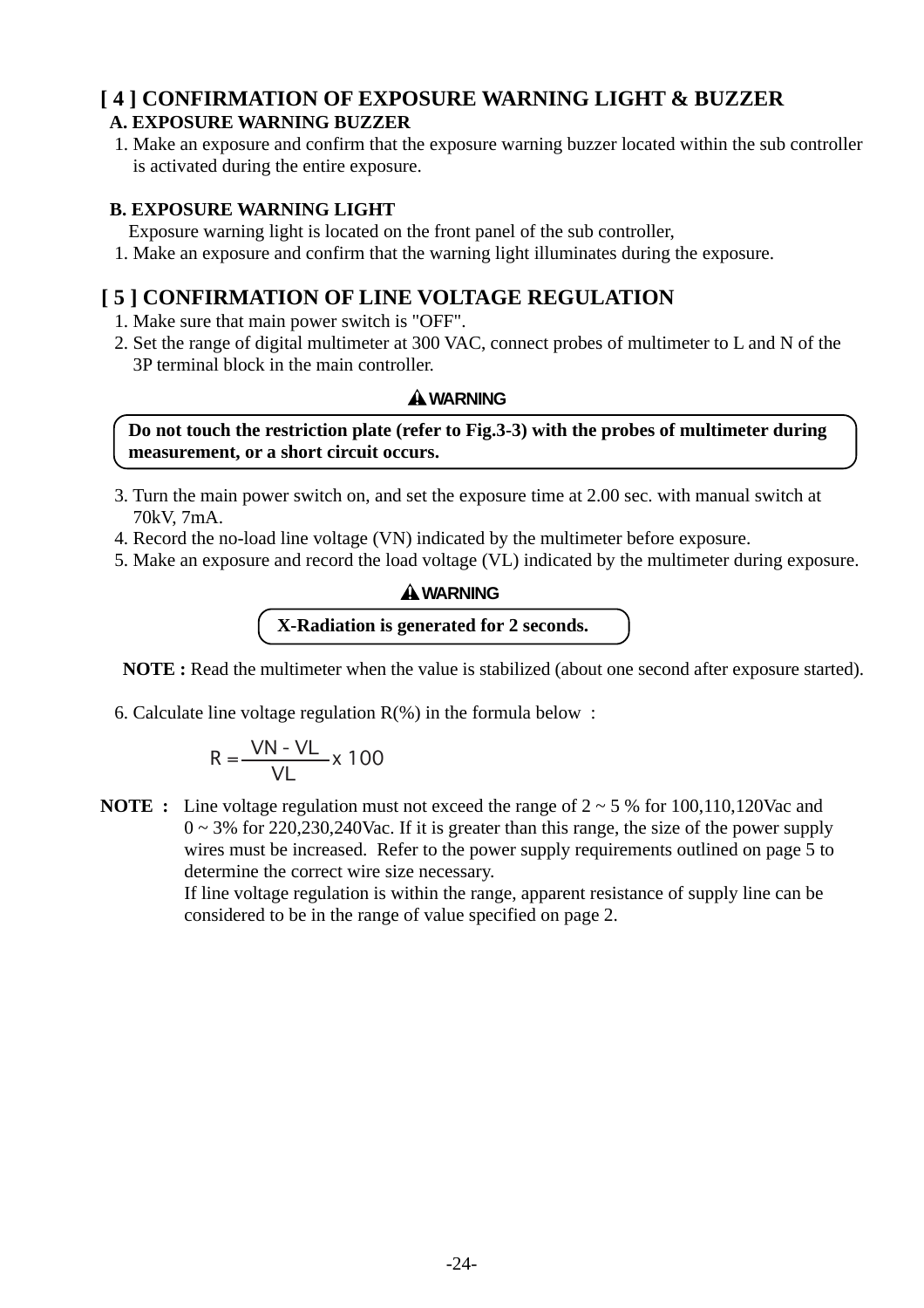# **SECTION 7 : INITIAL SETTING [ 1 ] SPEED SETTING FOR FILM AND DIGITAL IMAGING**

# **A. FILM SPEED**

Prior to shipment of the x-ray from the factory, the following two film speeds are programmed to be selected by the Film Speed Selection Switch.

 a = Film speed F.09 (equivalent to ISO speed group "D", or Kodak Ultra-speed Film)  $b =$  Film speed F.05 (equivalent to ISO speed group "F/E", or Kodak InSight Film)

 In addition to these two speeds, PHOT-X II MODEL 303 x-ray can provide 16 different film speeds  $(F.00 \sim F.15)$  and any two of them can be programmed for easy selection. If the doctor uses a different film speed, or prefers darker (or lighter) radiographs, the new speed can be programmed as follows. Higher speed settings make films darker. If film speed is increased by 1, exposure time becomes 25 % longer.

- 1. Keep the kV selection switch and mA selection switch depressed simultaneously for more than 3 seconds. Release the switches if the ready light starts to flash.
- 2. Push F switch momentarily until the "a" light above the F switch illuminates. The exposure time display window shows the present film speed for "a" setting. (The factory default setting, F.09 should be displayed.) By depressing  $\Diamond$  or  $\Diamond$  switch, increase or decrease film speed number until desired number for "a" setting is displayed.
- 3. To change the "b" setting from the factory default, F.05, push F switch momentarily until the "b" light illuminates. By depressing  $\Diamond$  or  $\Diamond$  switch, increase or decrease film speed until the desired number for "b" setting is displayed.
- 4. Press **T1 switch** to store these settings, then turn the main power switch off.

# **B. SPEED FOR DIGITAL IMAGING**

PHOT-X II MODEL 303 x-ray has 16 speeds for digital imaging  $(d.00 \sim d.15)$ . The factory setting is d.06 and with this setting the exposure time becomes half of F.06 setting. As the sensitivity is different according to each manufacturer of digital imaging sensors, this setting should be adjusted. To get a darker image, increase the speed setting and to get a lighter image, decrease the speed setting. If the speed setting is increased by 1, exposure time becomes 12 % longer.

- 1. Keep kV selection switch and mA selection switch depressed simultaneously for more than 3 seconds. Release the switches if the ready light starts to flash.
- 2. Push D switch momentarily until the light above the D switch illuminates and the exposure time display window shows the present speed setting. (The factory default setting d.06 should be displayed.)
- 3. By depressing  $\Diamond$  or  $\Diamond$  switch, increase or decrease speed until the desired number is displayed.
- 4. Press **T1 switch** to store these settings, then turn the main power switch off.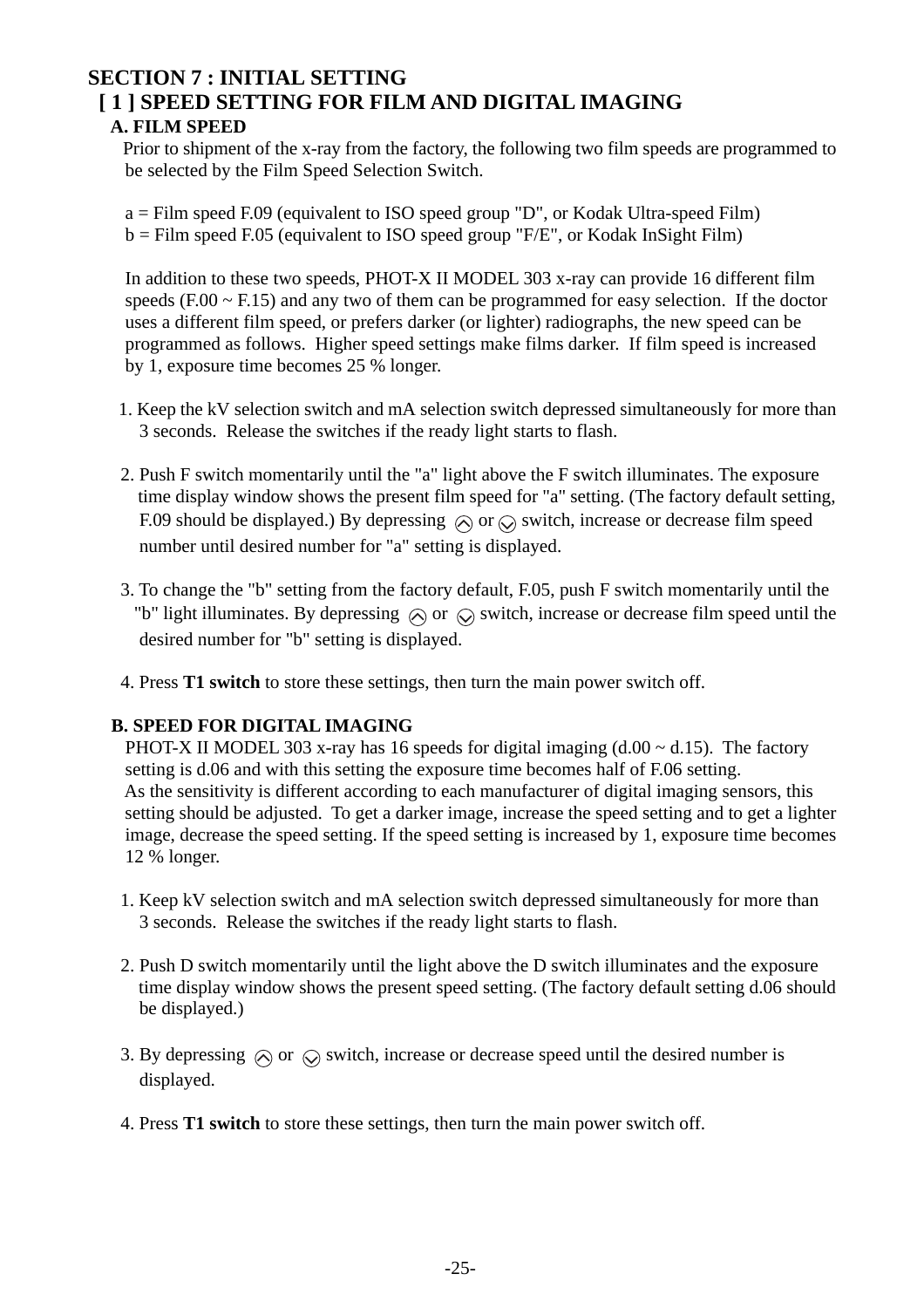|         |    | птин | -≖•  |      |       | opeed setting and Exposure Thine (Regular Cone) |      |      |      |       |      | 0.001111.0001 |      |      |             |                |                |
|---------|----|------|------|------|-------|-------------------------------------------------|------|------|------|-------|------|---------------|------|------|-------------|----------------|----------------|
| Speed   | kV | mA   |      |      | Child |                                                 |      |      |      | Adult |      |               |      |      | Large Adult |                |                |
| Setting |    |      | Τ1   | T2   | T3    | Τ4                                              | T5   | Τ1   | T2   | T3    | T4   | T5            | Τ1   | T2   | T3          | T <sub>4</sub> | T <sub>5</sub> |
|         | 60 | 4    | 0.16 | 0.16 | 0.20  | 0.25                                            | 0.32 | 0.25 | 0.32 | 0.32  | 0.40 | 0.63          | 0.32 | 0.40 | 0.40        | 0.50           | 0.80           |
|         |    | 7    | 0.08 | 0.10 | 0.13  | 0.13                                            | 0.20 | 0.13 | 0.16 | 0.20  | 0.25 | 0.32          | 0.16 | 0.20 | 0.25        | 0.32           | 0.40           |
| F.09    | 70 | 4    | 0.10 | 0.13 | 0.16  | 0.16                                            | 0.25 | 0.16 | 0.20 | 0.25  | 0.32 | 0.40          | 0.20 | 0.25 | 0.32        | 0.40           | 0.50           |
|         |    | 7    | 0.06 | 0.08 | 0.08  | 0.10                                            | 0.16 | 0.10 | 0.13 | 0.16  | 0.16 | 0.25          | 0.13 | 0.16 | 0.20        | 0.20           | 0.32           |
|         | 60 | 4    | 0.06 | 0.08 | 0.08  | 0.10                                            | 0.16 | 0.10 | 0.13 | 0.16  | 0.16 | 0.25          | 0.13 | 0.16 | 0.20        | 0.20           | 0.32           |
|         |    | ⇁    | 0.03 | 0.04 | 0.05  | 0.06                                            | 0.08 | 0.06 | 0.06 | 0.08  | 0.10 | 0.13          | 0.08 | 0.08 | 0.10        | 0.13           | 0.16           |
| F.05    | 70 | 4    | 0.04 | 0.05 | 0.06  | 0.08                                            | 0.10 | 0.08 | 0.08 | 0.10  | 0.13 | 0.16          | 0.10 | 0.10 | 0.13        | 0.16           | 0.20           |
|         |    | ⇁    | 0.02 | 0.03 | 0.04  | 0.04                                            | 0.06 | 0.04 | 0.05 | 0.06  | 0.06 | 0.10          | 0.05 | 0.06 | 0.08        | 0.08           | 0.13           |
|         | 60 | 4    | 0.04 | 0.05 | 0.05  | 0.06                                            | 0.10 | 0.06 | 0.08 | 0.10  | 0.10 | 0.16          | 0.08 | 0.10 | 0.10        | 0.13           | 0.20           |
| d.06    |    | 7    | 0.02 | 0.03 | 0.03  | 0.04                                            | 0.10 | 0.04 | 0.04 | 0.05  | 0.06 | 0.08          | 0.05 | 0.05 | 0.06        | 0.08           | 0.10           |
|         | 70 | 4    | 0.03 | 0.03 | 0.04  | 0.04                                            | 0.06 | 0.05 | 0.05 | 0.06  | 0.08 | 0.10          | 0.06 | 0.06 | 0.08        | 0.10           | 0.13           |
|         |    |      | 0.02 | 0.02 | 0.02  | 0.03                                            | 0.04 | 0.03 | 0.03 | 0.04  | 0.04 | 0.06          | 0.03 | 0.04 | 0.05        | 0.05           | 0.08           |

**TABLE 1. Speed Setting and Exposure Time (Regular Cone)** [ unit : sec.]

#### **TABLE 2. Speed Setting and Exposure Time (Long Cone)** [unit : sec.]

| Speed   |    |    |      |      | Child |      |      |      |      | Adult |           |      | Large Adult |      |      |                |                |  |
|---------|----|----|------|------|-------|------|------|------|------|-------|-----------|------|-------------|------|------|----------------|----------------|--|
| Setting | kV | mA | Τ1   | T2   | TЗ    | Τ4   | T5   | Τ1   | T2   | TЗ    | <b>T4</b> | T5   | Τ1          | T2   | T3   | T <sub>4</sub> | T <sub>5</sub> |  |
|         | 60 | 4  | 0.40 | 0.50 | 0.63  | 0.63 | 1.00 | 0.63 | 0.80 | 1.00  | 0.00      | 1.60 | 0.80        | 1.00 | 1.25 | .25            | 2.00           |  |
|         |    | ⇁  | 0.25 | 0.25 | 0.32  | 0.40 | 0.50 | 0.40 | 0.50 | 0.50  | 0.63      | 1.00 | 0.50        | 0.63 | 0.63 | 0.80           | 1.25           |  |
| F.09    | 70 | 4  | 0.32 | 0.32 | 0.40  | 0.50 | 0.63 | 0.50 | 0.63 | 0.63  | 0.80      | 1.25 | 0.63        | 0.80 | 0.80 | 1.00           | 1.60           |  |
|         |    | ⇁  | 0.16 | 0.20 | 0.25  | 0.25 | 0.40 | 0.25 | 0.32 | 0.40  | 0.50      | 0.63 | 0.32        | 0.40 | 0.50 | 0.50           | 0.80           |  |
|         | 60 | 4  | 0.16 | 0.20 | 0.25  | 0.25 | 0.40 | 0.25 | 0.32 | 0.40  | 0.50      | 0.63 | 0.32        | 0.40 | 0.50 | 0.63           | 0.80           |  |
| F.05    |    |    | 0.10 | 0.10 | 0.13  | 0.16 | 0.25 | 0.16 | 0.20 | 0.25  | 0.25      | 0.40 | 0.20        | 0.25 | 0.25 | 0.32           | 0.50           |  |
|         | 70 | 4  | 0.13 | 0.13 | 0.16  | 0.20 | 0.25 | 0.20 | 0.25 | 0.25  | 0.32      | 0.50 | 0.25        | 0.32 | 0.32 | 0.40           | 0.63           |  |
|         |    |    | 0.06 | 0.08 | 0.10  | 0.10 | 0.16 | 0.10 | 0.13 | 0.16  | 0.20      | 0.25 | 0.13        | 0.16 | 0.20 | 0.25           | 0.32           |  |
|         | 60 | 4  | 0.10 | 0.13 | 0.16  | 0.16 | 0.25 | 0.16 | 0.20 | 0.25  | 0.25      | 0.40 | 0.20        | 0.25 | 0.32 | 0.32           | 0.50           |  |
| d.06    |    | ⇁  | 0.06 | 0.08 | 0.08  | 0.10 | 0.13 | 0.10 | 0.13 | 0.13  | 0.16      | 0.25 | 0.13        | 0.16 | 0.16 | 0.20           | 0.32           |  |
|         | 70 | 4  | 0.08 | 0.08 | 0.10  | 0.13 | 0.16 | 0.13 | 0.16 | 0.16  | 0.20      | 0.32 | 0.16        | 0.20 | 0.20 | 0.25           | 0.40           |  |
|         |    | –  | 0.04 | 0.05 | 0.06  | 0.06 | 0.10 | 0.06 | 0.08 | 0.10  | 0.13      | 0.16 | 0.08        | 0.10 | 0.13 | 0.13           | 0.20           |  |

# **[ 2 ] PRIORITY OF SELECTIONS**

Factory default setting :

| Cone            | : Regular cone |
|-----------------|----------------|
| Film Speed      | : "a"          |
| Digital Imaging | : off          |
| kV selection    | :60 kV         |
| mA selection    | :7mA           |
| Patient Type    | : Adult        |

If necessary, these settings can be changed. For example, if digital imaging is used for pedodontistry, digital imaging and "child" (patient type) should be selected.

- 1. Keep kV selection switch and mA selection switch depressed simultaneously for more than 3 seconds. Release the switches if the ready light starts to flash.
- 2. Press D switch momentarily. (Light above D switch illuminates and speed setting for digital imaging is displayed on exposure time display window.)
- 3. Select the patient type "child" by depressing P switch momentarily.
- 4. Press **T1 switch** to store these settings, then turn the main power switch off.

5. Cone type, kV and mA selection can be changed by same procedures.

 N**OTE :** For digital imaging, 60 kV and 4 mA is recommended to get good contrast and precise exposure time control.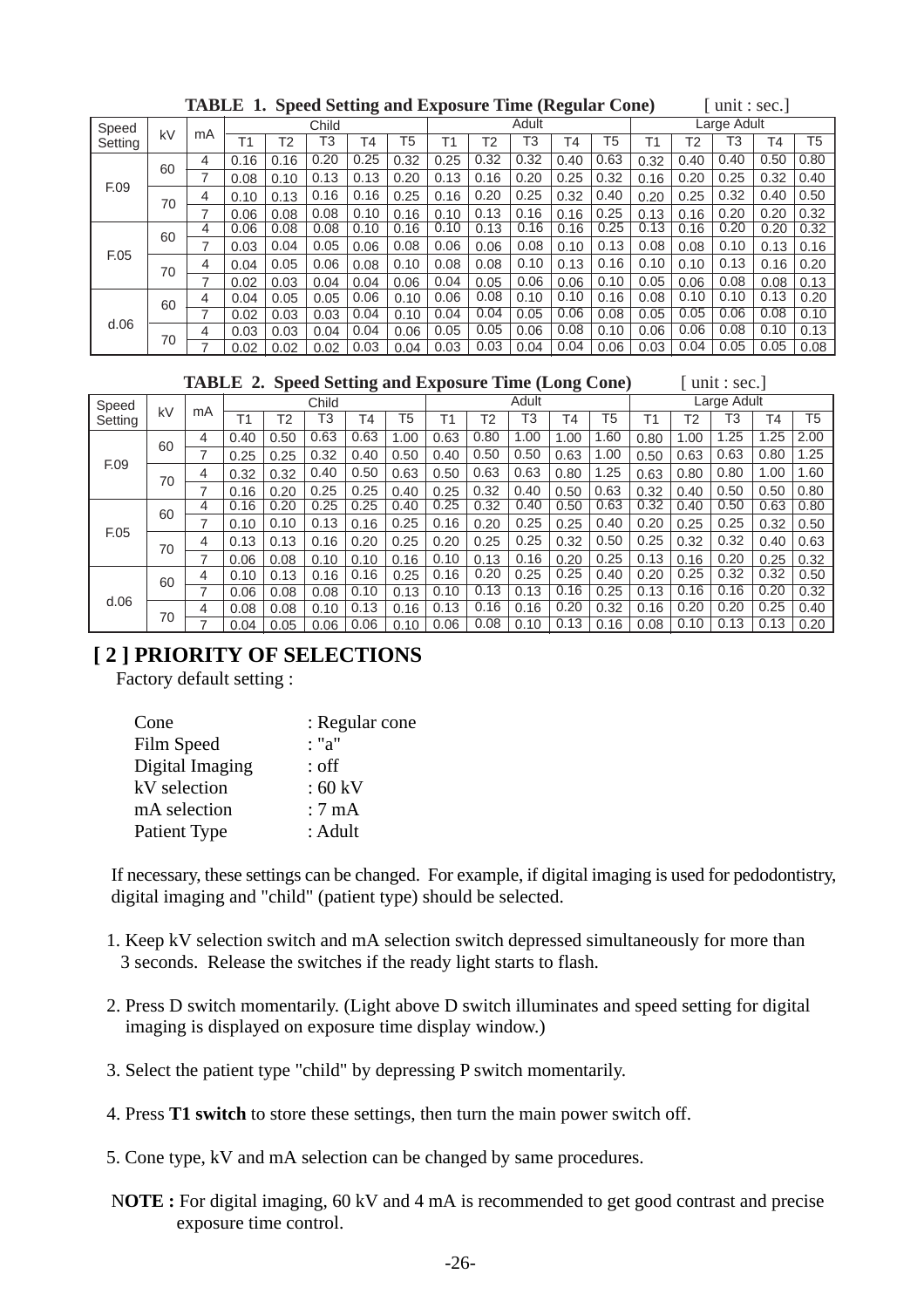# **[ 3 ] ELECTRONIC CHIME ON/OFF**

 An electronic chime sounds when switches are depressed. If preferred, this sound can be deactivated as follows :

- 1. Keep T1 and T2 switches depressed together for more than 3 seconds. Release the switches if the ready light starts to flash.
- 2. "bu. 2" will be displayed in exposure time display window.
- 3. By depressing either  $\Diamond$  or  $\Diamond$  switch, display changes to "bu.0".
- 4. Press **P switch** (Patient size Switch) to store this setting and turn off the main power switch.

**NOTE** : Exposure Warning Buzzer and alarm sound of error code can not be eliminated.

# **APPENDIX 1 : CIRCUIT DIAGRAM**



Note : Fuse Rating 100,110,120V Type : 10A 220,230,240V Type : 6.3A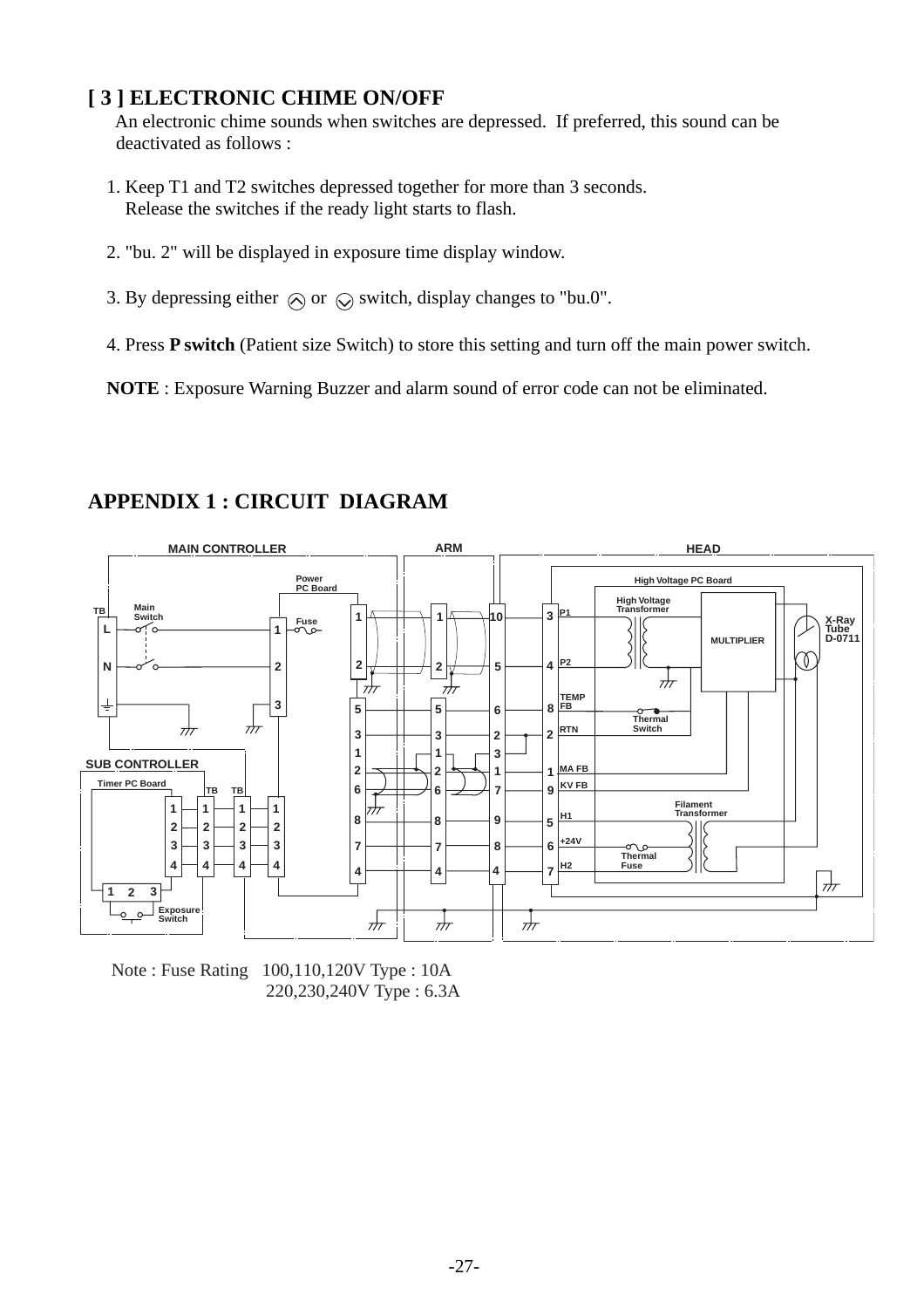#### **APPENDIX 2 : PARTS IDENTIFICATION [ 1 ] ARM AND HEAD ASSEMBLY 12 27 22 22 <sup>24</sup> <sup>26</sup> 25 33 <sup>22</sup> <sup>23</sup> 19 23 26 28 29** p **22 21 31 20 32 30 18 17 16 15 14 17 13 11 (OPTION) 10 (OPTION)**

| ID.No.          | Parts No.           | Description                      | OTY              |
|-----------------|---------------------|----------------------------------|------------------|
| 1               | E06-EHLL54A0        | X-Ray Head Assembly              | 1                |
| $\overline{2}$  | E06-ECPE24B0        | Yoke                             | 1                |
| 3               | E06-ECPJ75A0        | <b>Yoke Inside Cover</b>         |                  |
| 4               |                     | Yoke Inside Cover Screw (M3 x 8) |                  |
| 5               | E06-EHLL55A0        | <b>Head Housing Cover Set</b>    | $1$ set          |
| $\overline{6}$  | E06-ECOR60A0        | Yoke Side Cap                    |                  |
| 7               |                     | Yoke Side Cap Screw (ø3 x 8)     |                  |
| $\overline{8}$  | E06-ECPJ65A0        | Lock Rina                        |                  |
| $\overline{9}$  | E06-ECPJ65A0        | <b>Regular Cone</b>              |                  |
| $\overline{10}$ | <b>E06-EHLZ72A0</b> | Long Cone (Option)               | $\left(1\right)$ |
| 11              | E06-EHLZ73A0        | <b>Rectangular Cone (Option)</b> | $\mathbf{T}$     |
| $\overline{12}$ | E06-EHLL56A0        | <b>Balance Arm Assembly</b>      |                  |
| $\overline{13}$ | E06-ECQR62A0        | <b>Head Kev</b>                  |                  |
| $\overline{14}$ | E06-ECOR24A0        | <b>Stopper Ring</b>              |                  |
| $\overline{15}$ |                     | Arm Collar Screw (M4 x 8)        |                  |
| $\overline{16}$ | E06-ECOR31A0        | Arm Collar                       |                  |
| $\overline{17}$ | E06-EFLR12A0        | Wire Harness in Balance Arm      | 1                |
| $\overline{18}$ | E04-ECPE19F0        | Left Cover for Joint No.3        |                  |
| $\overline{19}$ | E04-ECPE18F0        | Right Cover for Joint No.3       |                  |
| $\overline{20}$ | E06-ECPE16B0        | Joint No.3                       |                  |
| $\overline{21}$ | E04-ECOR33A0        | <b>Cushion Absorber</b>          | 1                |
| $\overline{22}$ | E04-ECOR27B0        | <b>Crevice Cover</b>             | $\overline{4}$   |
| $\overline{23}$ | E04-ECOR30CO        | Spring Adjuster Cover            | $\overline{2}$   |
| $\overline{24}$ | E04-ECPJ60A0        | Arm Cover No.2                   |                  |
| $\overline{25}$ | E04-ECPE30B0        | Balance Arm No.2                 | 1                |
| 26              | E04-ECPJ64C0        | Cover for Joint No.2             | $\overline{2}$   |
| $\overline{27}$ | E04-ECPJ58B0        | Joint No.2                       |                  |
| $\overline{28}$ | E04-ECPJ59A0        | Arm Cover No.1                   |                  |
| 29              | E04-ECPE31B0        | Balance Arm No.1                 |                  |
| $\overline{30}$ | E04-ECPJ63F0        | Left Cover for Joint No.1        |                  |
| $\overline{31}$ | E04-ECPJ62F0        | Right Cover for Joint No.1       |                  |
| $\overline{32}$ | E04-ECPE15B0        | Joint No.1                       |                  |
| $\overline{33}$ | E04-ECLJ82A0        | <b>Balance Arm Wrench</b>        |                  |
|                 |                     |                                  |                  |
|                 |                     |                                  |                  |
|                 |                     |                                  |                  |
|                 |                     |                                  |                  |

 $\sqrt{2}$   $\sqrt{3}$   $\sqrt{4}$ 

**1**

**<sup>5</sup> <sup>6</sup>**

**7**

**<sup>8</sup> <sup>9</sup>**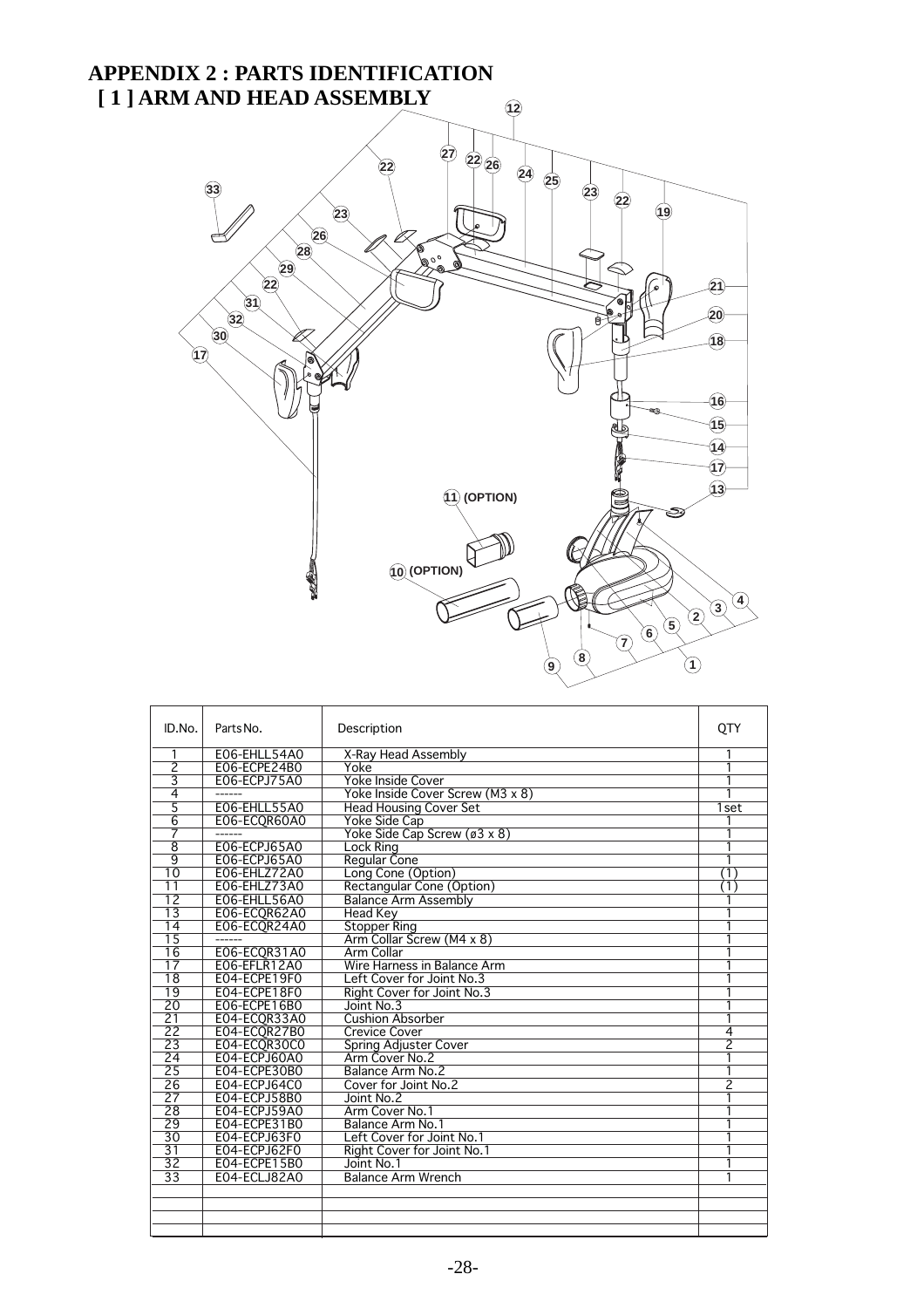

| ID.No.                                                                              | Parts No.                                                                           | Description                                                                                                                                                                                                                              | QTY                                |
|-------------------------------------------------------------------------------------|-------------------------------------------------------------------------------------|------------------------------------------------------------------------------------------------------------------------------------------------------------------------------------------------------------------------------------------|------------------------------------|
| 1                                                                                   | E06-ECPJ71B0                                                                        | Wall Plate (Option)                                                                                                                                                                                                                      | (1)                                |
| $\overline{2}$                                                                      | E06-ECPE29B0                                                                        | <b>Arm Mounting Bracket</b>                                                                                                                                                                                                              |                                    |
| $\overline{3}$                                                                      | E06-ECPE28B0                                                                        | Chassis                                                                                                                                                                                                                                  |                                    |
| 4                                                                                   | E06-EHLL22A0                                                                        | Power PC Board (100V Type)                                                                                                                                                                                                               | 1                                  |
|                                                                                     | E06-EHLL61A0                                                                        | Power PC Board (200V Type)                                                                                                                                                                                                               | $\overline{(1)}$                   |
| 5                                                                                   | E06-ECPJ72A0                                                                        | Shielding Cover                                                                                                                                                                                                                          |                                    |
| 6                                                                                   | E06-ECOR63A0                                                                        | <b>Restriction Plate</b>                                                                                                                                                                                                                 | 1                                  |
| 7                                                                                   | E06-EHLL23A0                                                                        | Filter PC Board (100V Type)                                                                                                                                                                                                              | 1                                  |
|                                                                                     | E06-EHLL60A0                                                                        | Filter PC Board (200V Type)                                                                                                                                                                                                              | (1)                                |
| 8                                                                                   | E06-EFPR28A0                                                                        | Fuse (10A for 100V Type)                                                                                                                                                                                                                 | 1                                  |
|                                                                                     | E06-EENS04A0                                                                        | Fuse (6.3A for 200V Type)                                                                                                                                                                                                                | $\overline{(1)}$                   |
| 9                                                                                   | E06-EFPR27A0                                                                        | Main Power Switch (100V Type)                                                                                                                                                                                                            | 1                                  |
|                                                                                     | E06-EFPR39A0                                                                        | Main Power Switch (200V Type)                                                                                                                                                                                                            | $\overline{1}$                     |
| 10                                                                                  | E06-ECPB09B0                                                                        | <b>Front Cover</b>                                                                                                                                                                                                                       |                                    |
| 11                                                                                  | E06-ECPE27A0                                                                        | Side Cover (Option)                                                                                                                                                                                                                      | $\overline{(2)}$                   |
| $\overline{12}$                                                                     | E06-EHLL26A0                                                                        | <b>Horizontal Arm Frame</b>                                                                                                                                                                                                              | 1                                  |
| 13                                                                                  | E06-ECOR61A0                                                                        | Arm End Cap                                                                                                                                                                                                                              | $\overline{2}$                     |
| 14                                                                                  | E06-ECOR70A0                                                                        | Arm Bottom Cover                                                                                                                                                                                                                         | 1                                  |
| $\overline{15}$                                                                     | E06-EFLR13A0                                                                        | Wire Harness In Horizontal Arm                                                                                                                                                                                                           | 1                                  |
| 16                                                                                  |                                                                                     | Lag Screw $(69 \times 75)$                                                                                                                                                                                                               | 4                                  |
| 17                                                                                  |                                                                                     | Machine Bolt (M8 x 20)                                                                                                                                                                                                                   | $\overline{3}$                     |
| $\overline{18}$                                                                     | E04-ECPR44A0                                                                        | Retaining Bolt (M6 x 35)                                                                                                                                                                                                                 | $\overline{2}$                     |
| 19                                                                                  | E04-ECLS06A0                                                                        | <b>Brake Plug</b>                                                                                                                                                                                                                        | 2                                  |
| 20                                                                                  |                                                                                     | Brake Screw (M6 x 6)                                                                                                                                                                                                                     | $\overline{\phantom{a}}$           |
| $\overline{21}$                                                                     | E04-ECLS11A0                                                                        | <b>Brake Spring</b>                                                                                                                                                                                                                      |                                    |
| $\overline{22}$                                                                     | E04-ECLS09A0                                                                        | Stopper Screw (M6)                                                                                                                                                                                                                       | 1                                  |
| $\overline{23}$                                                                     |                                                                                     | Screw for Chassis (M4 x 10)                                                                                                                                                                                                              | $\overline{4}$                     |
| $\overline{24}$                                                                     |                                                                                     | Screw for Shielding Cover (M3 x 6)                                                                                                                                                                                                       | $\overline{\mathcal{L}}$           |
| $\overline{25}$                                                                     |                                                                                     | Screw for Chassis (M4 x 20)                                                                                                                                                                                                              |                                    |
| $\overline{26}$                                                                     |                                                                                     | Screw for Front Cover (M3 x 8)                                                                                                                                                                                                           | 4                                  |
| $\overline{27}$                                                                     | E06-ECPJ70B0                                                                        | Chassis (Sub Controller)                                                                                                                                                                                                                 | 1                                  |
| $\overline{28}$                                                                     | E06-ECPE25C0                                                                        | <b>Front Panel</b>                                                                                                                                                                                                                       |                                    |
| 29                                                                                  | E06-ECOR58A0                                                                        | Protector for Timer PC Board                                                                                                                                                                                                             | 1                                  |
| 30                                                                                  | E06-EHLL25A0                                                                        | Timer PC Board                                                                                                                                                                                                                           |                                    |
| 31                                                                                  | E06-ECQR68A0                                                                        | Hook (Option)                                                                                                                                                                                                                            |                                    |
|                                                                                     |                                                                                     |                                                                                                                                                                                                                                          | 1                                  |
|                                                                                     |                                                                                     |                                                                                                                                                                                                                                          |                                    |
|                                                                                     | $---$                                                                               |                                                                                                                                                                                                                                          |                                    |
|                                                                                     | $- - - - - -$                                                                       |                                                                                                                                                                                                                                          |                                    |
|                                                                                     |                                                                                     |                                                                                                                                                                                                                                          |                                    |
|                                                                                     |                                                                                     |                                                                                                                                                                                                                                          |                                    |
|                                                                                     |                                                                                     |                                                                                                                                                                                                                                          |                                    |
|                                                                                     |                                                                                     |                                                                                                                                                                                                                                          |                                    |
| 32<br>$\overline{33}$<br>$\overline{34}$<br>35<br>36<br>$\overline{37}$<br>38<br>39 | E06-EHLL53A0<br>E06-ECPJ73B0<br><b>E06-EHLL26A0</b><br>E06-EHLL51A0<br>E06-EHLL52A0 | Hand Exposure Switch Assembly (Option)<br>Tapping Screw (Option)<br>Screw for Front Panel (M3 x 8)<br>Wood Screw $(64.1 \times 20)$<br>Membrane Switch<br>Horizontal Arm Assembly<br>Main Controller Assembly<br>Sub Controller Assembly | 1<br>$\overline{2}$<br>3<br>1<br>1 |